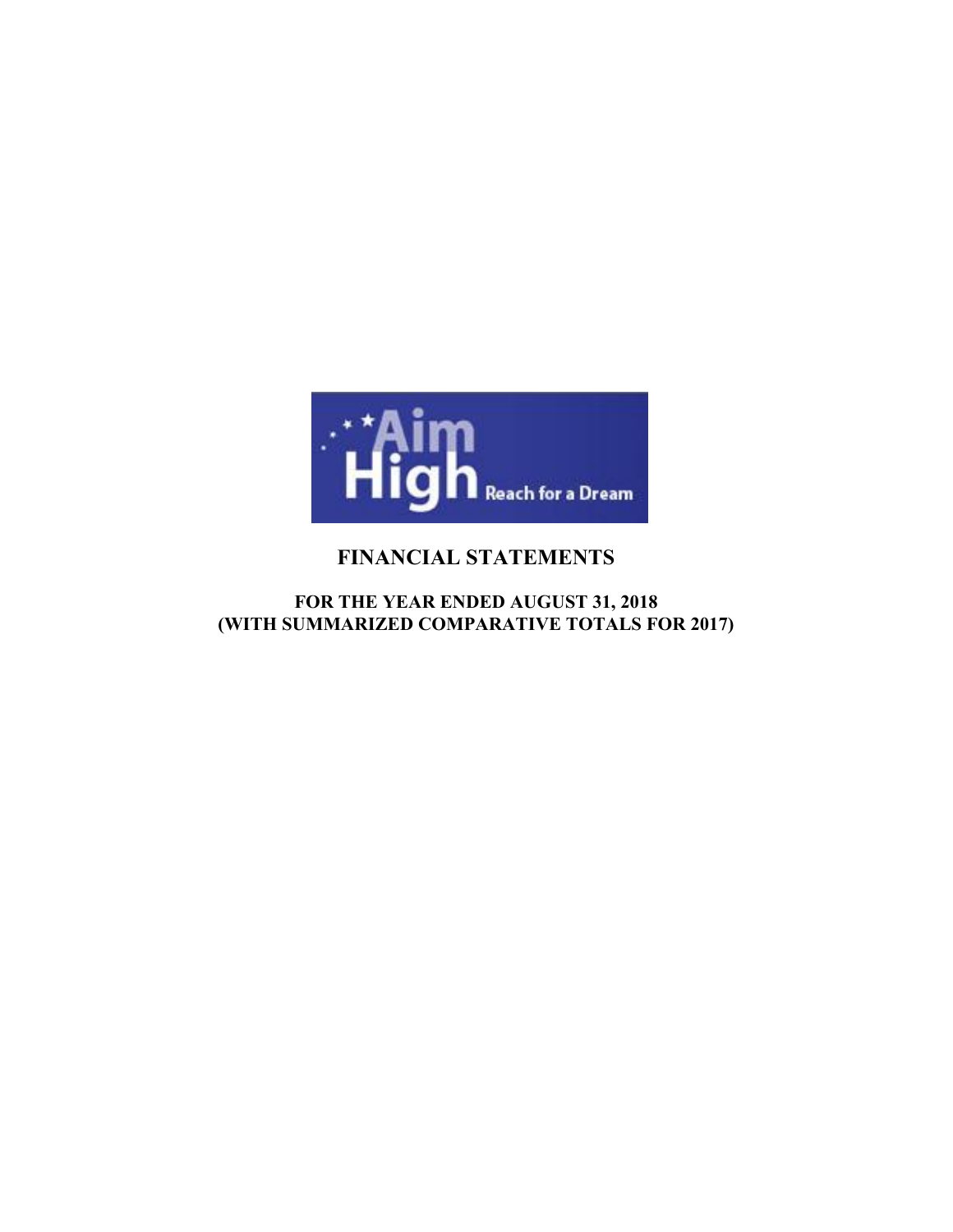# **CONTENTS**

|--|--|--|--|

# **Financial Statements**

|--|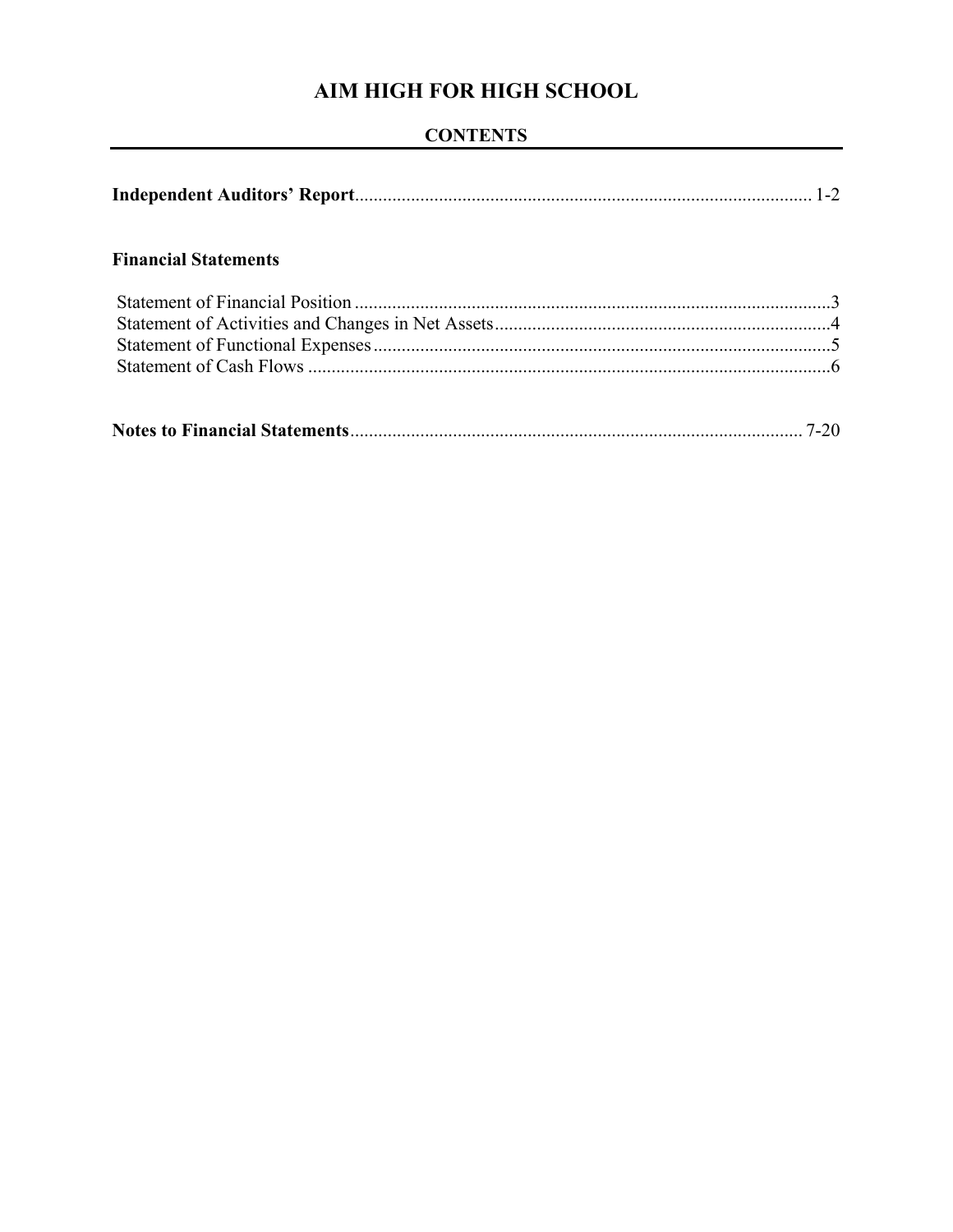

# **INDEPENDENT AUDITORS' REPORT**

## To the Board of Directors of **Aim High for High School**

### *Report on the Financial Statements*

We have audited the accompanying financial statements of Aim High for High School, which comprise the statement of financial position as of August 31, 2018, and the related statements of activities and changes in net assets, functional expenses, and cash flows for the year then ended, and the related notes to the financial statements.

#### *Management's Responsibility for the Financial Statements*

Management is responsible for the preparation and fair presentation of these financial statements in accordance with accounting principles generally accepted in the United States of America; this includes the design, implementation, and maintenance of internal control relevant to the preparation and fair presentation of financial statements that are free from material misstatement, whether due to fraud or error.

#### *Auditors' Responsibility*

Our responsibility is to express an opinion on these financial statements based on our audit. We conducted our audit in accordance with auditing standards generally accepted in the United States of America. Those standards require that we plan and perform the audit to obtain reasonable assurance about whether the financial statements are free from material misstatement.

An audit involves performing procedures to obtain audit evidence about the amounts and disclosures in the financial statements. The procedures selected depend on the auditors' judgment, including the assessment of the risks of material misstatement of the financial statements, whether due to fraud or error. In making those risk assessments, the auditor considers internal control relevant to the entity's preparation and fair presentation of the financial statements in order to design audit procedures that are appropriate in the circumstances, but not for the purpose of expressing an opinion on the effectiveness of the entity's internal control. Accordingly, we express no such opinion. An audit also includes evaluating the appropriateness of accounting policies used and the reasonableness of significant accounting estimates made by management, as well as evaluating the overall presentation of the financial statements.

We believe that the audit evidence we have obtained is sufficient and appropriate to provide a basis for our audit opinion.

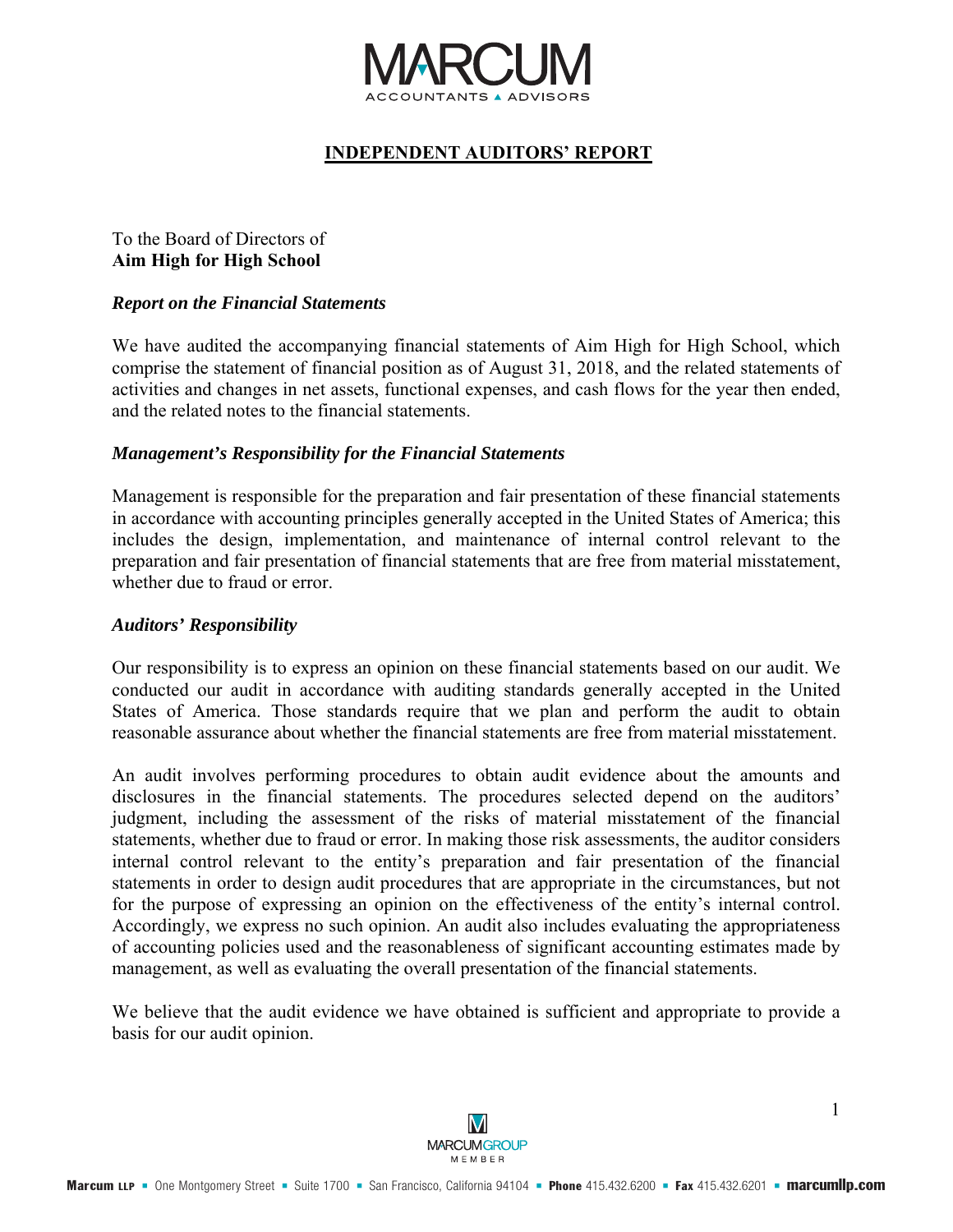# *Opinion*

In our opinion, the financial statements referred to above present fairly, in all material respects, the financial position of Aim High for High School as of August 31, 2018, and the changes in its net assets and its cash flows for the year then ended in accordance with accounting principles generally accepted in the United States of America.

## *Report on Summarized Comparative Information*

We have previously audited Aim High for High School's 2017 financial statements, and we expressed an unmodified audit opinion on those audited financial statements in our report dated May 7, 2018. In our opinion, the summarized comparative information presented herein as of and for the year ended August 31, 2017, is consistent, in all material respects, with the audited financial statements from which it has been derived.

Marcum LLP

San Francisco, California February 5, 2019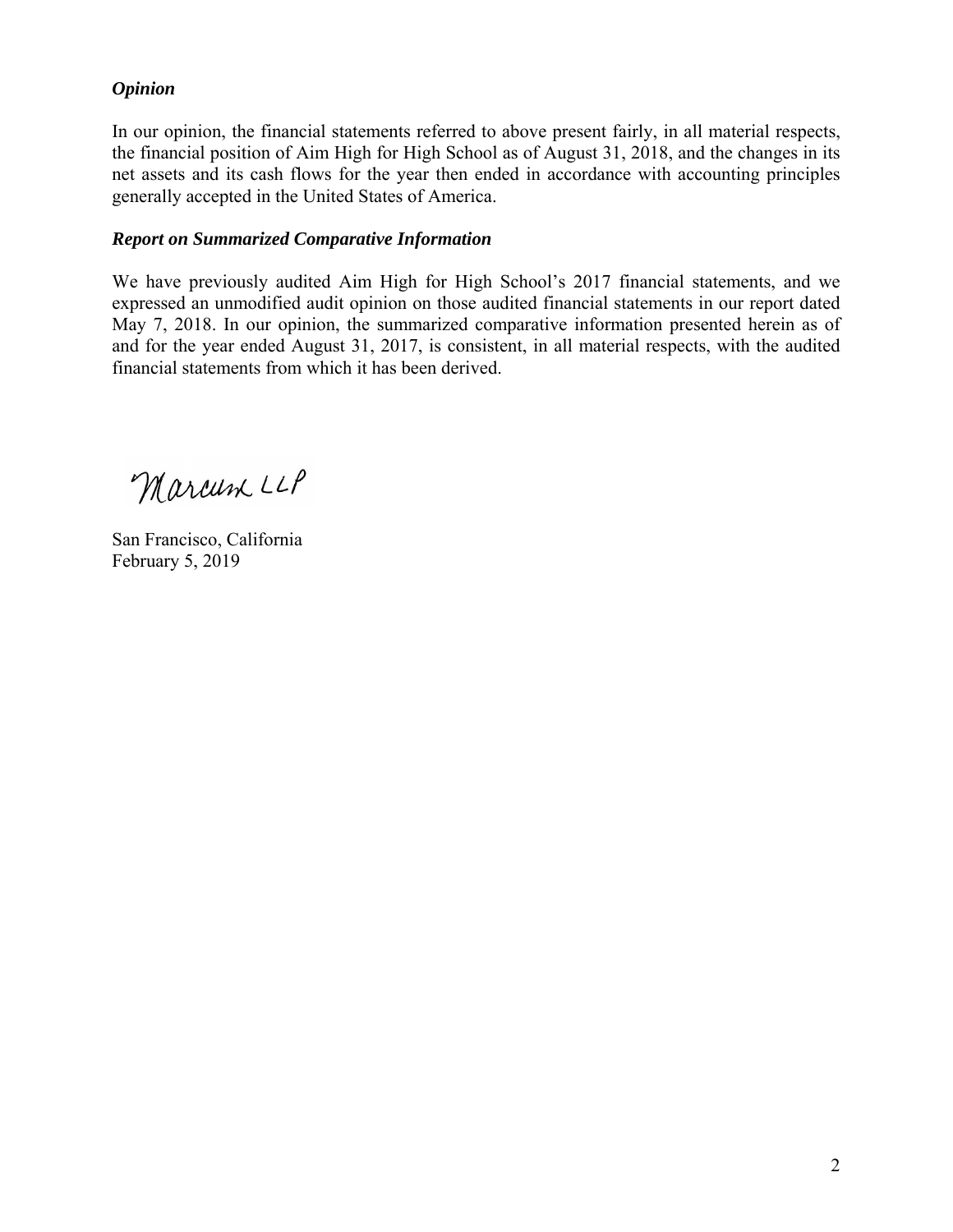## **STATEMENT OF FINANCIAL POSITION**

# **AUGUST 31, 2018 (WITH SUMMARIZED COMPARATIVE TOTALS FOR 2017)**

|                                          |              | 2018      |                | 2017              |
|------------------------------------------|--------------|-----------|----------------|-------------------|
| <b>Assets</b>                            |              |           |                |                   |
| Cash and cash equivalents                | $\mathbb{S}$ | 1,944,392 | $\mathbb{S}$   | 1,840,183         |
| Promises to give, net                    |              | 890,936   |                | 1,264,013         |
| Grants receivable                        |              | 634,125   |                | 624,000           |
| Other receivable                         |              | 85,859    |                | 2,545             |
| Deposits and prepaid expenses            |              | 264,709   |                | 70,804<br>143,903 |
| Property and equipment, net              |              |           |                |                   |
| <b>Total Assets</b>                      | \$           | 3,820,021 | $\mathbb{S}^-$ | 3,945,448         |
| <b>Liabilities and Net Assets</b>        |              |           |                |                   |
| <b>Liabilities</b>                       |              |           |                |                   |
| Accounts payable and accrued liabilities | \$           | 99,400    | \$             | 73,968            |
| <b>Total Liabilities</b>                 |              | 99,400    |                | 73,968            |
| <b>Commitments</b>                       |              |           |                |                   |
| <b>Net Assets</b>                        |              |           |                |                   |
| Unrestricted                             |              | 2,149,645 |                | 1,817,629         |
| Temporarily restricted                   |              | 1,570,976 |                | 2,053,851         |
| <b>Total Net Assets</b>                  |              | 3,720,621 |                | 3,871,480         |
| <b>Total Liabilities and Net Assets</b>  | \$           | 3,820,021 | \$             | 3,945,448         |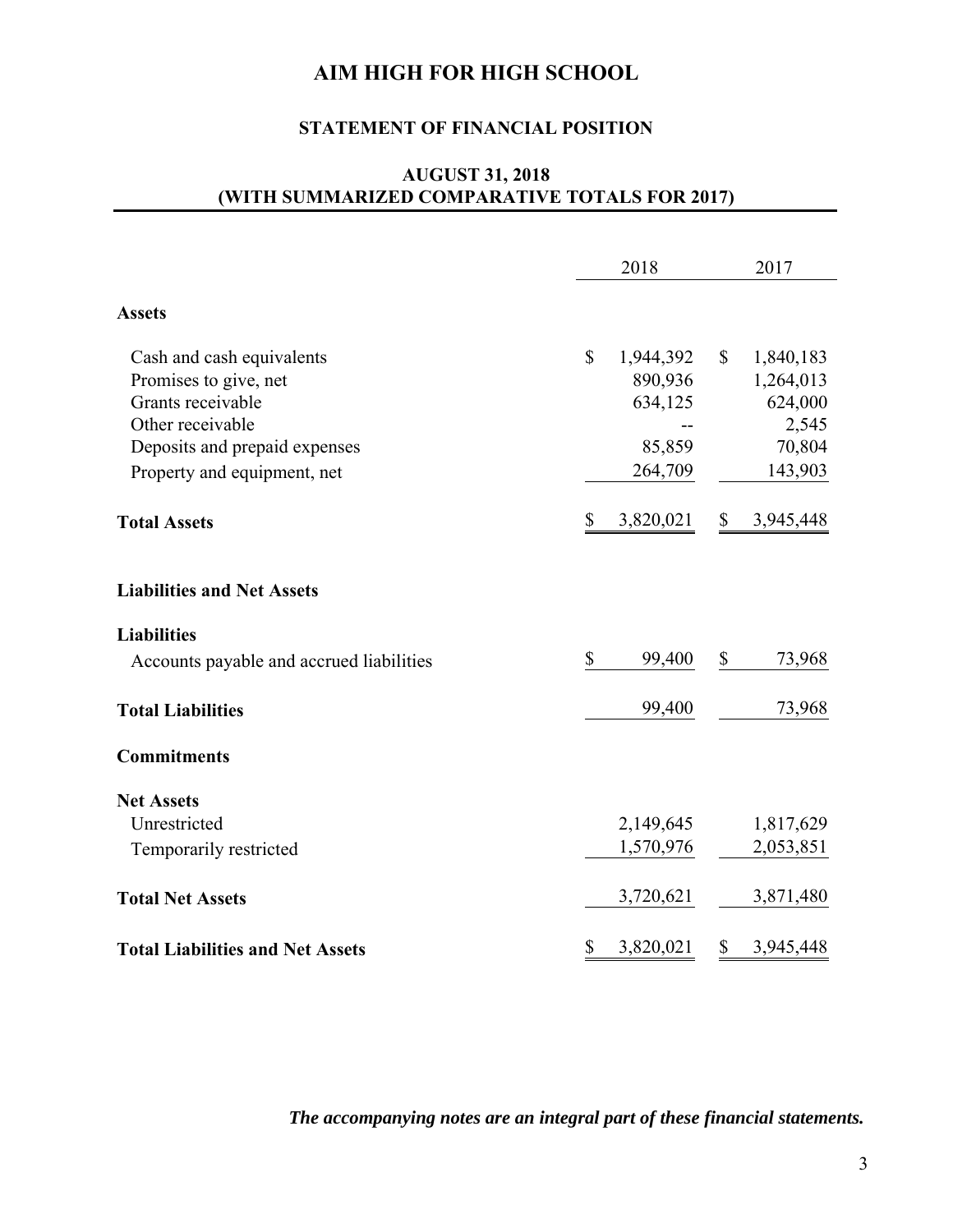#### **STATEMENT OF ACTIVITIES AND CHANGES IN NET ASSETS**

#### **FOR THE YEAR ENDED AUGUST 31, 2018 (WITH SUMMARIZED COMPARATIVE TOTALS FOR 2017)**

|                                         |              |              |    | 2018                      |    |            | 2017            |
|-----------------------------------------|--------------|--------------|----|---------------------------|----|------------|-----------------|
|                                         |              | Unrestricted |    | Temporarily<br>Restricted |    | Total      | Total           |
| <b>Support and Gains</b>                |              |              |    |                           |    |            |                 |
| Contributions and gifts                 | $\mathbb{S}$ | 3,129,534    | S. | 2,026,371                 | \$ | 5,155,905  | \$<br>5,092,186 |
| Grants                                  |              |              |    | 634,125                   |    | 634,125    | 624,000         |
| In-kind contributions                   |              | 174,392      |    |                           |    | 174,392    | 132,217         |
| Other income                            |              | 53,883       |    |                           |    | 53,883     | 55,610          |
| Interest income                         |              | 2,679        |    |                           |    | 2,679      | 1,549           |
| Net realized gain on sale of investment |              |              |    |                           |    |            | 5,164           |
| Net assets released from restrictions   |              | 3, 143, 371  |    | (3, 143, 371)             |    |            |                 |
| <b>Total Support and Gains</b>          |              | 6,503,859    |    | (482, 875)                |    | 6,020,984  | 5,910,726       |
| <b>Expenses</b>                         |              |              |    |                           |    |            |                 |
| Programs                                |              | 4,434,824    |    |                           |    | 4,434,824  | 4,247,863       |
| Fundraising and development             |              | 1,066,681    |    |                           |    | 1,066,681  | 999,453         |
| General and administrative              |              | 670,338      |    |                           |    | 670,338    | 472,995         |
| <b>Total Expenses</b>                   |              | 6,171,843    |    |                           |    | 6,171,843  | 5,720,311       |
| <b>Change in Net Assets</b>             |              | 332,016      |    | (482, 875)                |    | (150, 859) | 190,415         |
| <b>Net Assets - Beginning</b>           |              | 1,817,629    |    | 2,053,851                 |    | 3,871,480  | 3,681,065       |
| Net Assets - Ending                     |              | 2,149,645    | S. | 1,570,976                 | S  | 3,720,621  | \$<br>3,871,480 |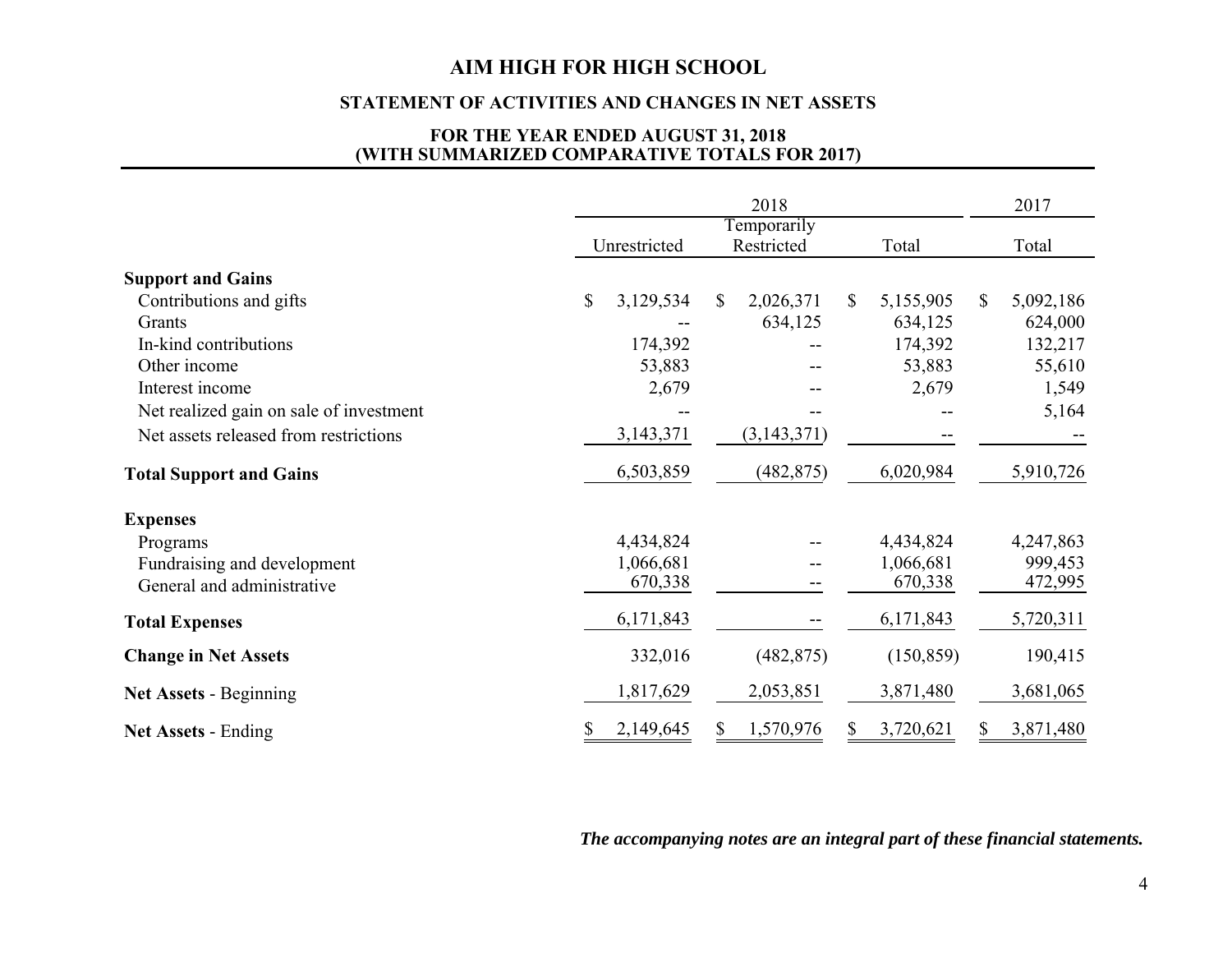#### **STATEMENT OF FUNCTIONAL EXPENSES**

# **FOR THE YEAR ENDED AUGUST 31, 2018 (WITH SUMMARIZED COMPARATIVE TOTALS FOR 2017)**

|                       |             |                          |                                       |              | 2018                     |             |              |                            |              |                                       |             | 2017        |
|-----------------------|-------------|--------------------------|---------------------------------------|--------------|--------------------------|-------------|--------------|----------------------------|--------------|---------------------------------------|-------------|-------------|
|                       |             |                          | Programs                              |              |                          |             |              | <b>Supporting Services</b> |              |                                       |             |             |
|                       |             | Teacher and              | Outdoor                               |              | Student                  |             |              | Fundraising and            |              | General and                           |             |             |
|                       | Summer      | Learning                 | Education                             |              | Center                   | Total       |              | Development                |              | Administrative                        | Total       | Total       |
| Salaries and          |             |                          |                                       |              |                          |             |              |                            |              |                                       |             |             |
| related expenses      | \$2,399,120 | 297,127<br>$\mathbb{S}$  | $\mathbb{S}$<br>136,168               | \$           | 424,158                  | \$3,256,573 | $\mathbb{S}$ | 596,929                    | $\mathbb{S}$ | 559,605                               | \$4,413,107 | \$4,159,759 |
| Facility rent         | 166,327     | 13,036                   | 12,152                                |              | 18,609                   | 210,124     |              | 26,189                     |              | 24,552                                | 260,865     | 262,340     |
| Professional services | 75,965      | 9,356                    | 4,288                                 |              | 13,843                   | 103,452     |              | 35,033                     |              | 17,621                                | 156,106     | 124,971     |
| Curriculum            | 220,821     | 26,956                   | 25,504                                |              | 5,316                    | 278,597     |              | 12,857                     |              | 639                                   | 292,093     | 281,971     |
| Special events        | 163         | $\overline{\phantom{m}}$ |                                       |              | 2,730                    | 2,893       |              | 262,595                    |              | 16,471                                | 281,959     | 205,843     |
| Consultants           | 6,795       | 7,574                    | 7,700                                 |              | 929                      | 22,998      |              | 3,434                      |              | 21,849                                | 48,281      | 37,477      |
| Transportation        | 122,199     | 7,101                    | 57,393                                |              | 2,556                    | 189,249     |              | 4,623                      |              | 2,756                                 | 196,628     | 169,116     |
| In-kind facility rent | 156,000     | $-$                      |                                       |              | $\overline{\phantom{a}}$ | 156,000     |              | $-$                        |              | $\qquad \qquad -$                     | 156,000     | 110,000     |
| Insurance             | 28,263      | 2,678                    | 1,227                                 |              | 3,824                    | 35,992      |              | 5,381                      |              | 5,045                                 | 46,418      | 79,881      |
| General office        |             |                          |                                       |              |                          |             |              |                            |              |                                       |             |             |
| expenses              | 62,515      | 13,076                   | 2,393                                 |              | 14,288                   | 92,272      |              | 58,231                     |              | 7,941                                 | 158,444     | 102,931     |
| Depreciation          | 11,264      | $\overline{\phantom{m}}$ | $\hspace{0.05cm}$ – $\hspace{0.05cm}$ |              | $\overline{\phantom{a}}$ | 11,264      |              | $\overline{\phantom{a}}$   |              | $-\!$ $-$                             | 11,264      | 22,145      |
| Technology            | 34,570      | 663                      | $\hspace{0.05cm}$ – $\hspace{0.05cm}$ |              | 444                      | 35,677      |              | 17,376                     |              | 5,553                                 | 58,606      | 63,885      |
| Food                  | 6,805       | 15,131                   | 10,767                                |              | 1,971                    | 34,674      |              | 5,970                      |              | 8,306                                 | 48,950      | 44,813      |
| Other in-kind         |             |                          |                                       |              |                          |             |              |                            |              |                                       |             |             |
| contributions         |             | --                       |                                       |              |                          |             |              | 18,392                     |              | $\hspace{0.05cm}$ – $\hspace{0.05cm}$ | 18,392      | 22,217      |
| All others            | 1,638       | 87                       | 3,334                                 |              |                          | 5,059       |              | 19,671                     |              | $\hspace{0.05cm}$ – $\hspace{0.05cm}$ | 24,730      | 32,962      |
| <b>Total</b>          | 3,292,445   | \$<br>392,785            | \$<br>260,926                         | $\mathbb{S}$ | 488,668                  | \$4,434,824 | \$           | 1,066,681                  | \$           | 670,338                               | \$6,171,843 | \$5,720,311 |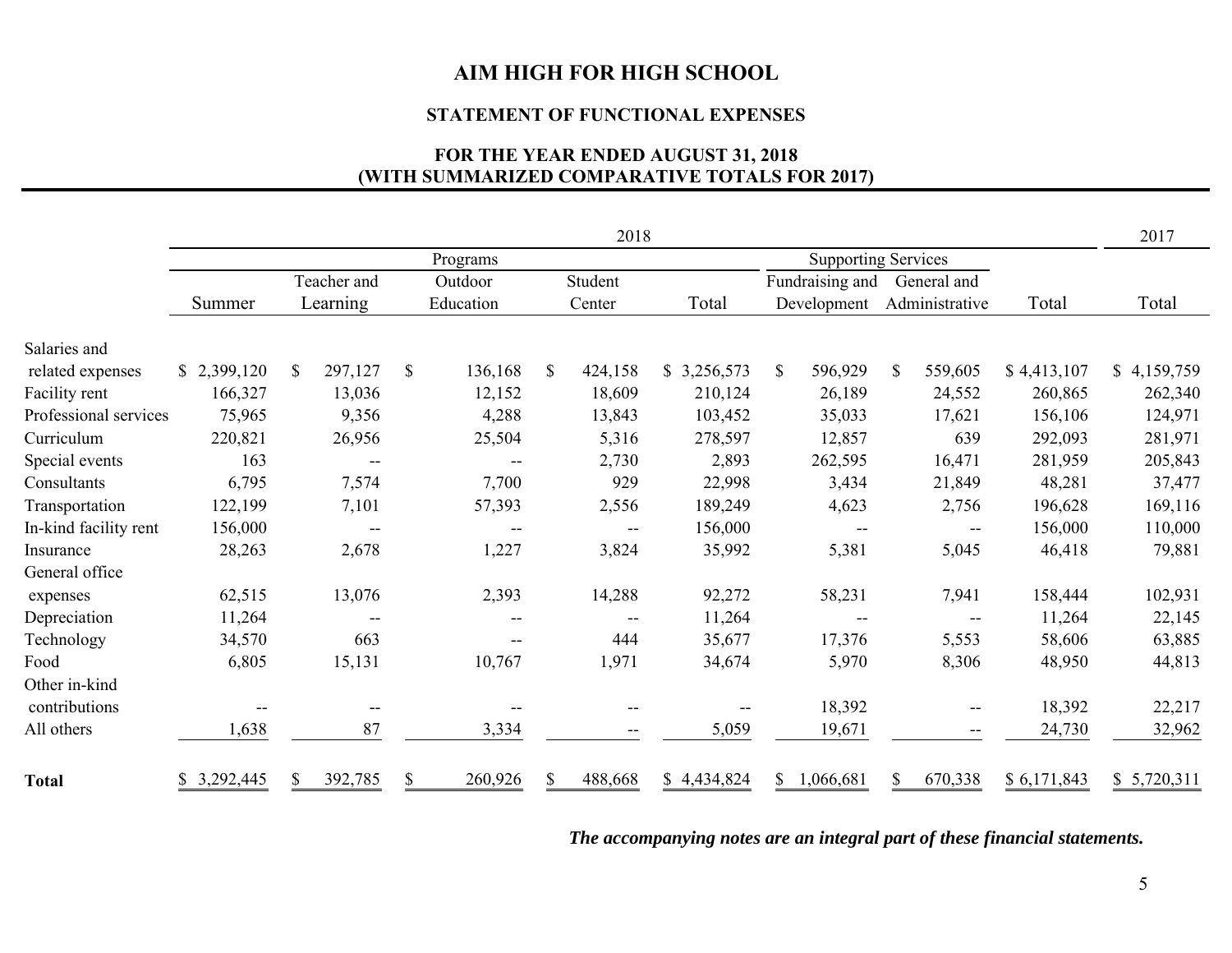# **STATEMENT OF CASH FLOWS**

# **FOR THE YEAR ENDED AUGUST 31, 2018 (WITH SUMMARIZED COMPARATIVE TOTALS FOR 2017)**

|                                                             | 2018             |              | 2017       |
|-------------------------------------------------------------|------------------|--------------|------------|
| <b>Cash Flows From Operating Activities</b>                 |                  |              |            |
| Change in net assets                                        | \$<br>(150, 859) | $\mathbb{S}$ | 190,415    |
| Adjustments to reconcile change in net assets to net cash   |                  |              |            |
| provided by (used in) operating activities:                 |                  |              |            |
| Allowance for uncollectible promises to give                | 23,792           |              | 32,550     |
| Change in discount on promises to give                      | 13,039           |              | 16,976     |
| Net realized gain on sale of investments                    |                  |              | (5,164)    |
| Depreciation                                                | 11,264           |              | 22,145     |
| Changes in operating assets and liabilities:                |                  |              |            |
| Grants receivable                                           | (10, 125)        |              | 117,255    |
| Promises to give                                            | 336,246          |              | (427,795)  |
| Other receivable                                            | 2,545            |              | (2,039)    |
| Deposits and prepaid expenses                               | (15,055)         |              | (70, 804)  |
| Accounts payable and accrued liabilities                    | 25,432           |              | 39,391     |
| <b>Net Cash Provided by (Used in) Operating Activities</b>  | 236,279          |              | (87,070)   |
| <b>Cash Flows From Investing Activities</b>                 |                  |              |            |
| Proceeds from sale of investments                           |                  |              | 5,164      |
| Purchase of software                                        | (132,070)        |              | (123, 764) |
| <b>Net Cash Used in Investing Activities</b>                | (132,070)        |              | (118,600)  |
| <b>Net Increase (Decrease) in Cash and Cash Equivalents</b> | 104,209          |              | (205,670)  |
| <b>Cash and Cash Equivalents - Beginning</b>                | 1,840,183        |              | 2,045,853  |
| <b>Cash and Cash Equivalents - Ending</b>                   | \$<br>1,944,392  | $\mathbb{S}$ | 1,840,183  |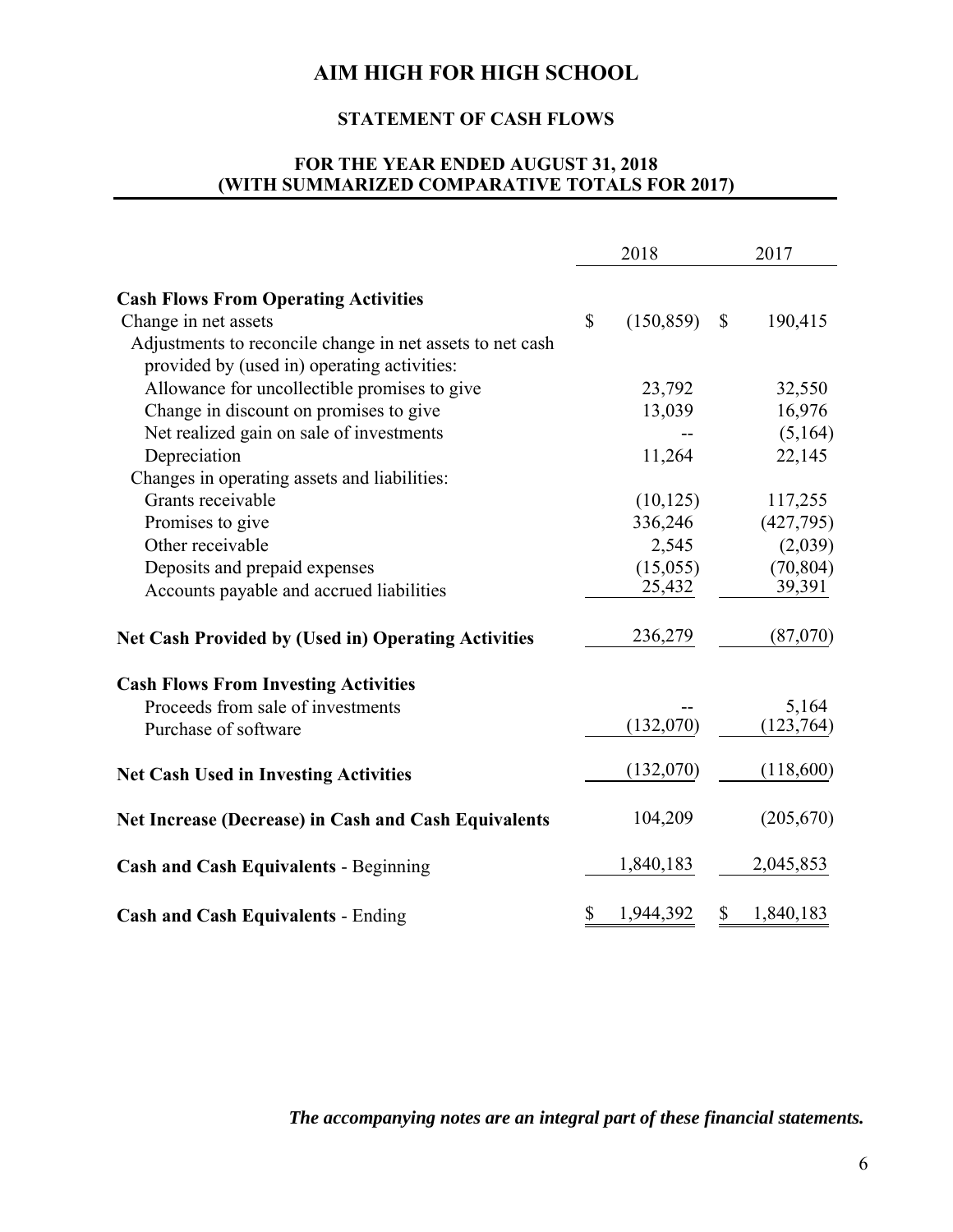# **NOTES TO THE FINANCIAL STATEMENTS**

# **FOR THE YEAR ENDED AUGUST 31, 2018**

## **NOTE 1 - ORGANIZATION AND SUMMARY OF SIGNIFICANT ACCOUNTING POLICIES**

### **PURPOSE AND ORGANIZATION**

 Aim High for High School ("Aim High"), is a not-for-profit ("NFP") organization providing a tuition-free summer enrichment program serving urban middle school students in the San Francisco Bay Area and Truckee/Tahoe, California. Founded in 1986, Aim High's headquarters are located in San Francisco, California.

Aim High's mission statement is as follows:

 "Our mission at Aim High is to create life-changing opportunities during the summer and beyond. Our community: NURTURES the promise and potential of middle school students from low-income neighborhoods. PREPARES students for high school, setting them on the path to college and future success. INSPIRES the next generation of teachers and educational leaders."

The Board of Directors serves as an oversight and policy-making body for Aim High.

#### **BASIS OF ACCOUNTING**

 Aim High prepares its financial statements in accordance with accounting principles generally accepted in the United States of America ("U.S. GAAP"), which involves the application of accrual accounting. Accordingly, revenues and gains are recognized when earned, and expenses and losses are recognized when incurred regardless of the timing of cash flows.

#### **CLASSIFICATION OF NET ASSETS**

 Aim High reports information regarding its financial position and activities according to three classes of net assets: unrestricted, temporarily restricted, and permanently restricted. Accordingly, the net assets of Aim High are classified and reported as described below:

## *Unrestricted*

Those net assets and activities which represent the portion of expendable funds that are available to support Aim High's operations. A portion of these net assets may be designated by the Board of Directors for specific purposes.

## *Temporarily Restricted*

Those net assets and activities which are donor-restricted for (a) support of specific operating activities; (b) investment for a specified term; (c) use in a specified future period; or (d) acquisition of long-lived assets.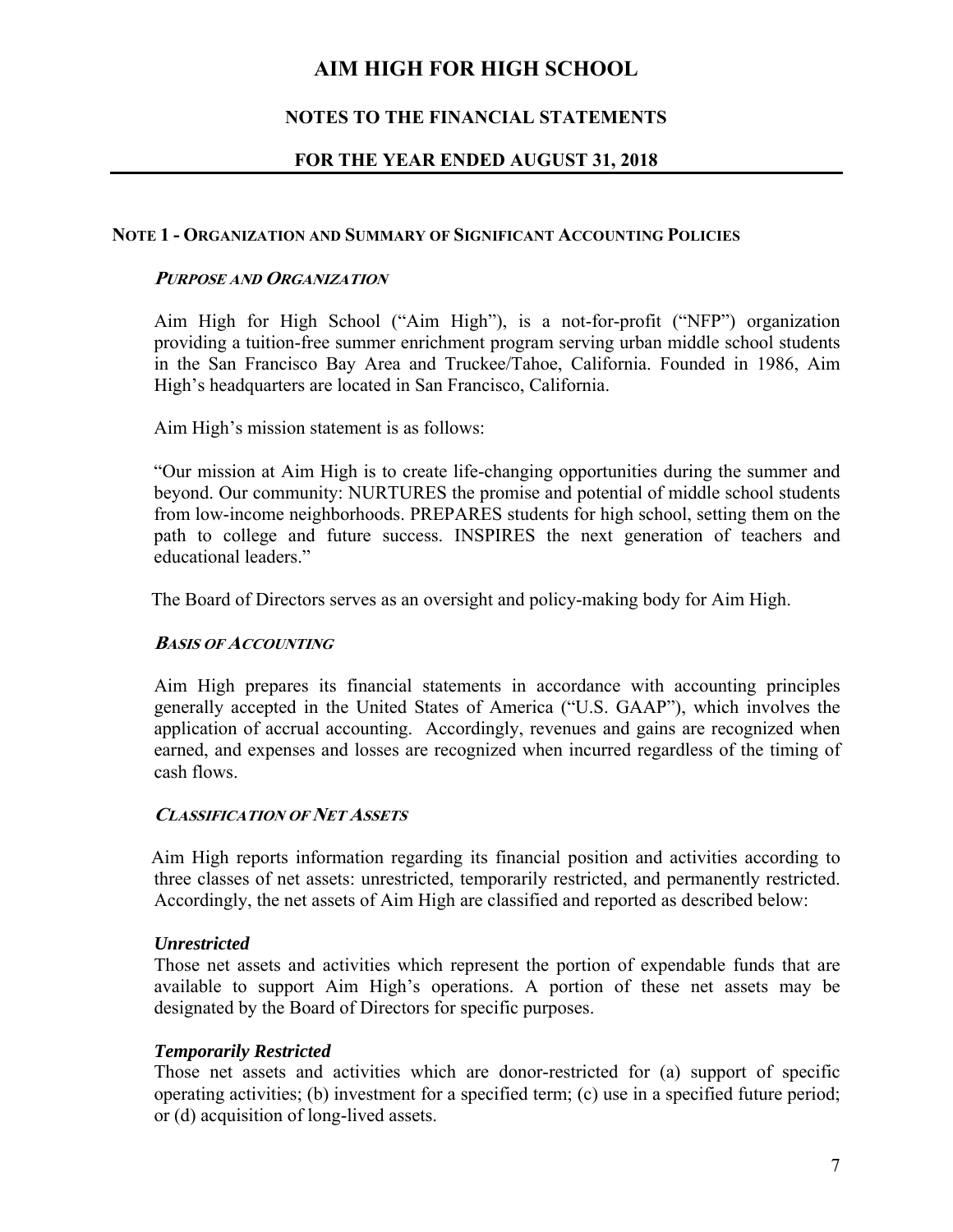# **NOTES TO THE FINANCIAL STATEMENTS**

# **FOR THE YEAR ENDED AUGUST 31, 2018**

## **NOTE 1 - ORGANIZATION AND SUMMARY OF SIGNIFICANT ACCOUNTING POLICIES (CONTINUED)**

## **CLASSIFICATION OF NET ASSETS (CONTINUED)**

## *Permanently Restricted*

Those net assets and activities which are permanently donor-restricted for holdings of (a) assets donated with stipulations that they be used for a specified purpose, be preserved, and not be sold; or (b) assets donated with stipulations that they be invested to provide a permanent source of income.

 As of August 31, 2018, and for the year then ended, Aim High did not have net assets meeting the definition of permanently restricted.

## **ESTIMATES**

 The preparation of financial statements in conformity with U.S. GAAP requires management to make estimates and assumptions that affect the reported amounts of assets and liabilities and disclosure of contingent assets and liabilities at the date of the financial statements and the reported amounts of revenues and expenses during the reporting period. Actual results could differ from those estimates.

## **FAIR VALUE OF FINANCIAL INSTRUMENTS**

 The carrying amounts of cash and cash equivalents, receivables, and accounts payable approximate fair value because of the short maturity of these instruments. The carrying amounts of long-term receivables approximate fair value as these receivables are discounted based on the prevailing rates.

## **CASH AND CASH EQUIVALENTS**

 Aim High considers all highly liquid investments with a maturity of three months or less when purchased to be cash equivalents.

## **GRANTS RECEIVABLE**

 Grants receivable represent uncollateralized obligations related to Aim High's grant contracts. Grant receivable are due under the terms of the grant agreements.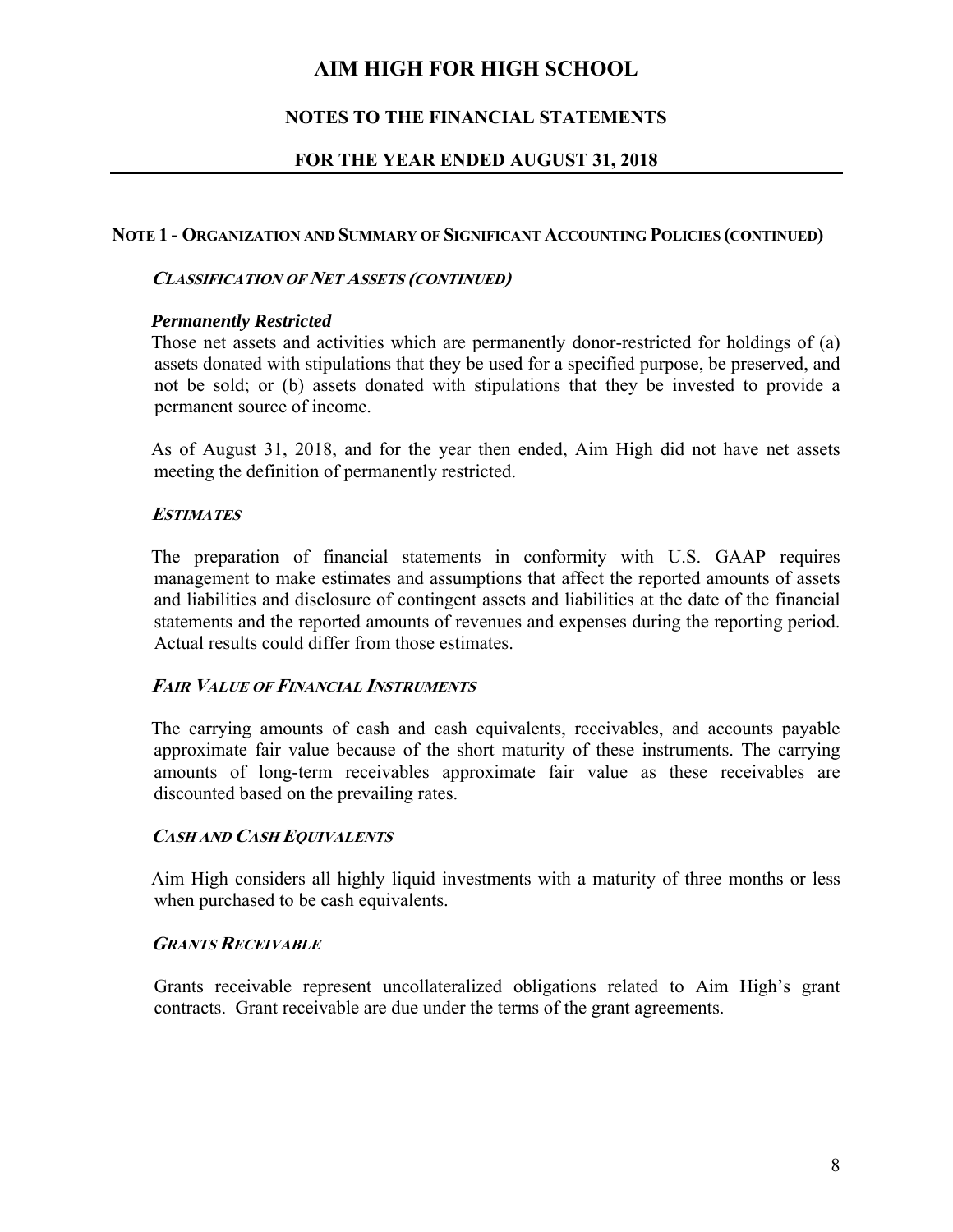# **NOTES TO THE FINANCIAL STATEMENTS**

## **FOR THE YEAR ENDED AUGUST 31, 2018**

#### **NOTE 1 - ORGANIZATION AND SUMMARY OF SIGNIFICANT ACCOUNTING POLICIES (CONTINUED)**

#### **PROMISES TO GIVE**

 Unconditional promises to give are recognized as revenues or gains in the period such promises are made by the donor. Conditional promises to give are recognized only when the conditions on which they depend are substantially met and the promises become unconditional. Unconditional promises to give which are scheduled to be received after one year are discounted at rates commensurate with the risks involved. Amortization of the discount is recorded as additional contribution revenue in accordance with the donorimposed restrictions, if any.

 Aim High uses the allowance method to account for uncollectible unconditional promises to give. The allowance is based on prior years' experience and management's analysis of specific promises made.

#### **PROPERTY AND EQUIPMENT**

 Aim High capitalizes acquisitions of property and equipment with a cost or value in excess of \$1,000 and with an estimated useful life beyond one year. Purchased assets are recorded at cost; donated assets are recorded at estimated fair value or appraised value at the date of acquisition. Maintenance and repairs are charged to expense as incurred; major renewals and betterments are capitalized. The cost and accumulated depreciation of assets sold or retired are removed from the respective accounts and any gain or loss is reflected in the statement of activities and changes in net assets.

Depreciation is calculated using the straight-line method over the following estimated useful lives:

|                       | Estimated      |
|-----------------------|----------------|
|                       | Useful Lives   |
| Computer equipment    | $3 - 5$ years  |
| Program supplies      | $3 - 10$ years |
| Leasehold improvement | 5 years        |

Aim High continually evaluates whether events and circumstances have occurred that may warrant revision of the estimated useful life of its long-lived assets or whether the remaining balance of its long-lived assets should be evaluated for possible impairment. If and when such factors, events or circumstances indicate that long-lived assets should be evaluated for possible impairment, Aim High will determine the fair value of the asset by making an estimate of expected future cash flows over the remaining lives of the respective assets and compare that fair value with the carrying value of the assets in measuring their recoverability. There were no impairment losses recognized during the year ended August 31, 2018.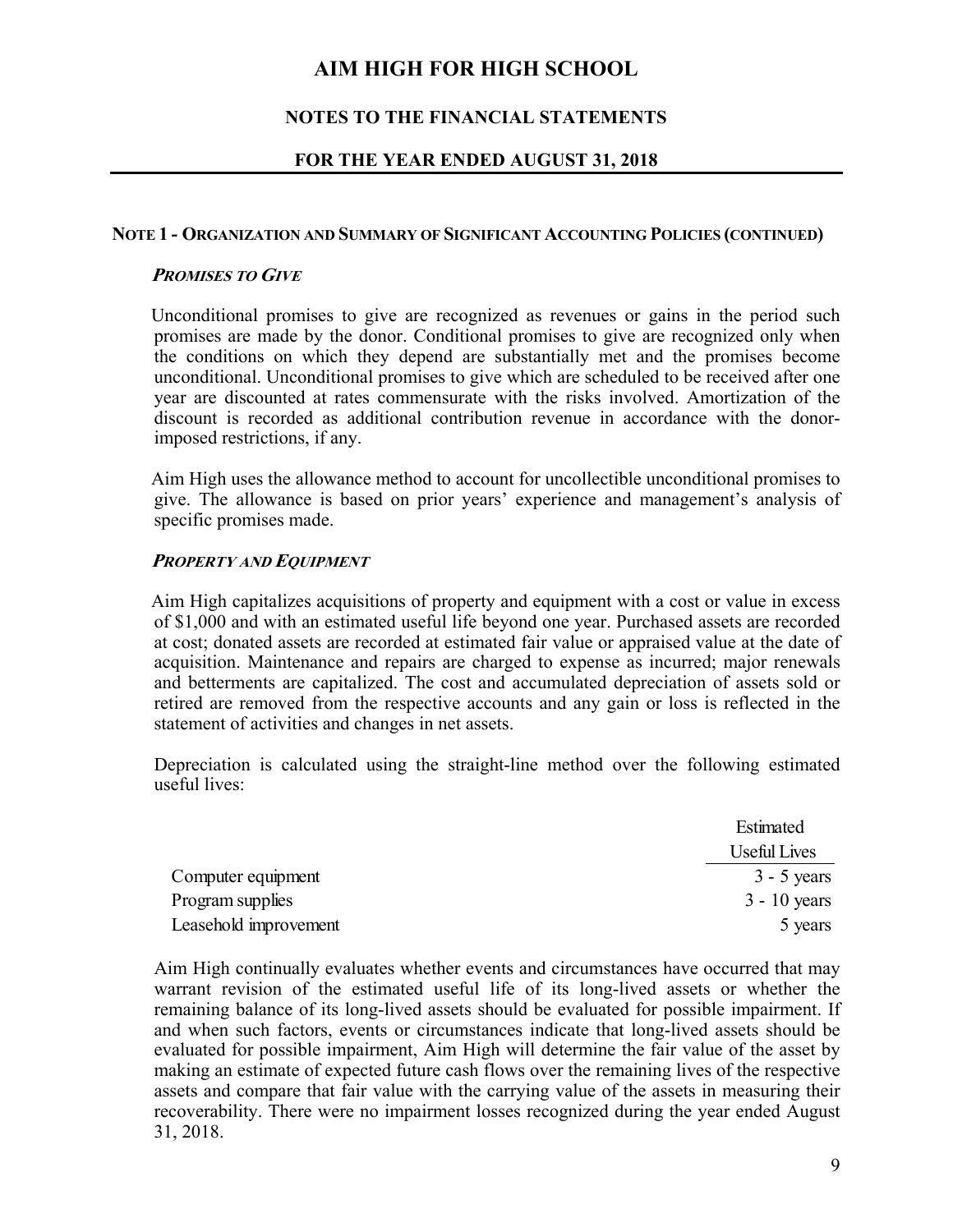# **NOTES TO THE FINANCIAL STATEMENTS**

## **FOR THE YEAR ENDED AUGUST 31, 2018**

#### **NOTE 1 - ORGANIZATION AND SUMMARY OF SIGNIFICANT ACCOUNTING POLICIES (CONTINUED)**

### **REVENUE RECOGNITION**

#### *Grants*

Aim High is a direct recipient of grants from the City and County of San Francisco, the City of Oakland, and other government agencies.

#### *Contributions*

 Contributions are recognized as revenue when they are received or unconditionally promised, regardless of compliance with restrictions. Contributions without donor-imposed restrictions are reported as unrestricted support. Contributions with donor-imposed restrictions are reported as either temporarily restricted or permanently restricted support, depending upon the type of restriction.

 The satisfaction of a donor-imposed restriction on a contribution is recognized when the corresponding expenditures are incurred or when the time restriction expires. This occurs by increasing one class of net assets and decreasing another in the statement of activities and changes in net assets. Such transactions are recorded as *net assets released from restrictions* and are reported separately from other transactions.

#### *Contributed Goods and Services*

 Donated material and equipment are recorded as contributions at their estimated value on the date of receipt. Such donations are reported as unrestricted support unless the donor has restricted the donated asset to a specific purpose. Assets donated with explicit restrictions regarding their use are reported as restricted support. Absent donor stipulations regarding how long those donated assets must be maintained, Aim High reports expirations of donor restrictions when the donated or acquired assets are placed in service, as instructed by the donor. Aim High reclassifies temporarily restricted net assets to unrestricted net assets at that time. Aim High records contribution revenue for certain services received at the fair value of those services, if the services (a) create or enhance nonfinancial assets, or (b) require specialized skills, are provided by individuals possessing those skills, and would be purchased if not donated.

#### **FUNCTIONAL ALLOCATION OF EXPENSES**

The costs of providing the various programs and activities have been summarized on a functional basis in the statements of activities and changes in net assets and functional expenses. Accordingly, certain costs have been allocated among the programs and supporting services benefited.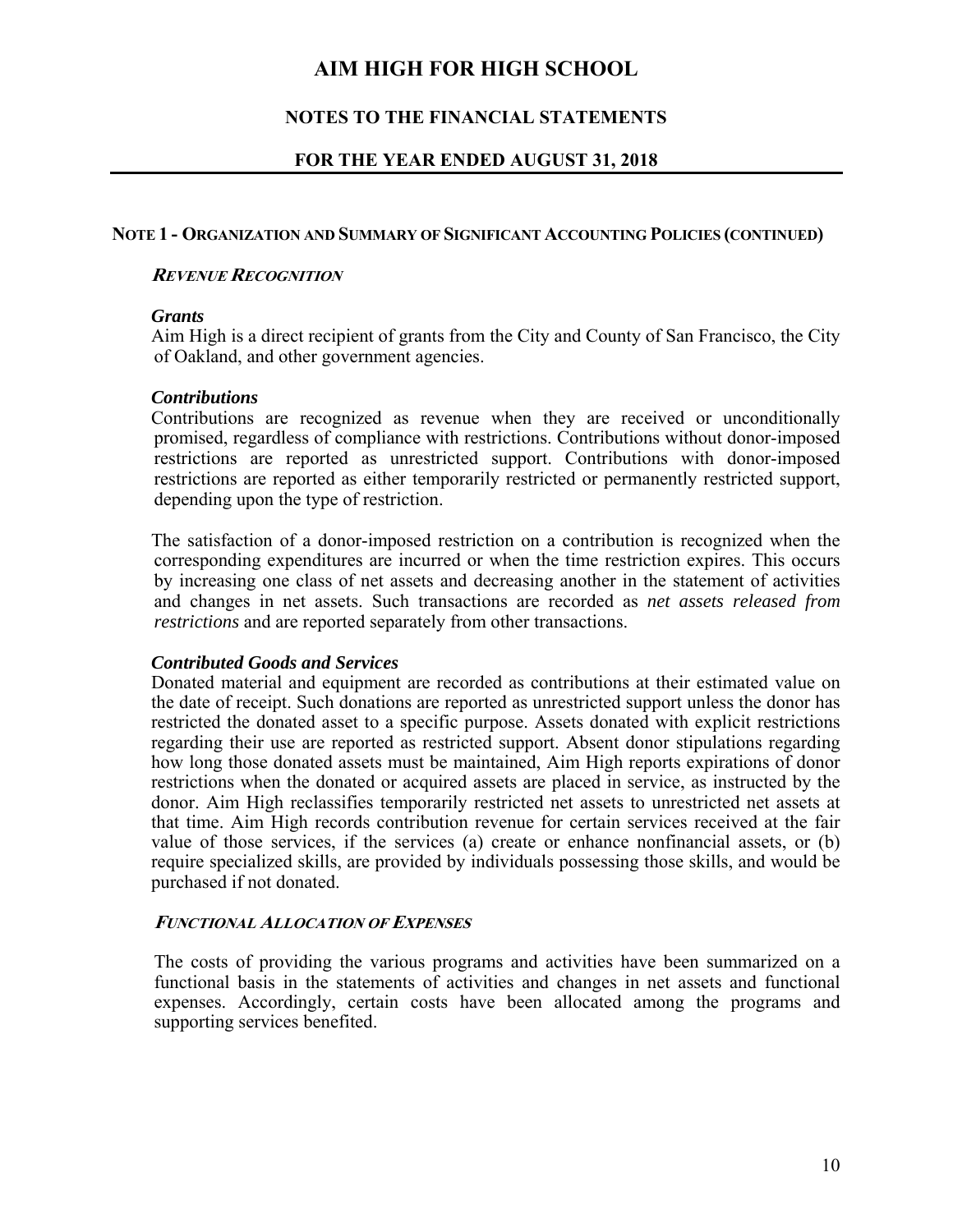# **NOTES TO THE FINANCIAL STATEMENTS**

## **FOR THE YEAR ENDED AUGUST 31, 2018**

#### **NOTE 1 - ORGANIZATION AND SUMMARY OF SIGNIFICANT ACCOUNTING POLICIES (CONTINUED)**

### **INCOME TAXES**

Aim High is a qualified organization exempt from federal income taxes under  $\S501(c)(3)$ of the Internal Revenue Code ("IRC") and franchise taxes under §23701d of the California Revenue and Taxation Code, respectively. Accordingly, it is exempt from federal and California income taxes and is not liable for federal unemployment taxes.

Management evaluated Aim High's tax positions and concluded that they maintained their tax exempt status and had taken no uncertain tax positions that would require adjustment to the financial statements. Therefore, no provision or liability for income taxes has been included in the financial statements.

The 2014 through 2017 tax years remain subject to examination by the Internal Revenue Service. In addition, the 2013 through 2017 tax years remain subject to examination by the California Franchise Tax Board. However, management is unaware of any pending examinations nor are there any in progress.

#### **CONCENTRATIONS OF RISK**

#### *Financial Instruments*

 Financial instruments which potentially subject Aim High to concentrations of credit risk consist principally of cash and cash equivalents, promises to give, and grants receivable. Aim High maintains its cash in various bank deposit accounts which, at times, may exceed federally insured limits. Aim High has not experienced any losses in such accounts. Concentrations of credit risk with respect to promises to give are limited because the promises are from numerous corporations and individuals. Concentration of credit risk with respect to grant receivable are limited as Aim High has not historically experienced any issues in receiving the grant. Management believes that Aim High is not exposed to any significant credit risk related to concentrations.

## *Contracts*

 Instructors and key administrative staff are employed on a contract basis. Instructor contracts cover the summer period from June through July, during which the summer program takes place. Administrative contracts cover the year September 1 through August 31. Generally, Aim High has been able to retain the services of desired instructors and key administrators and has not experienced any decline in its programs due to this concentration.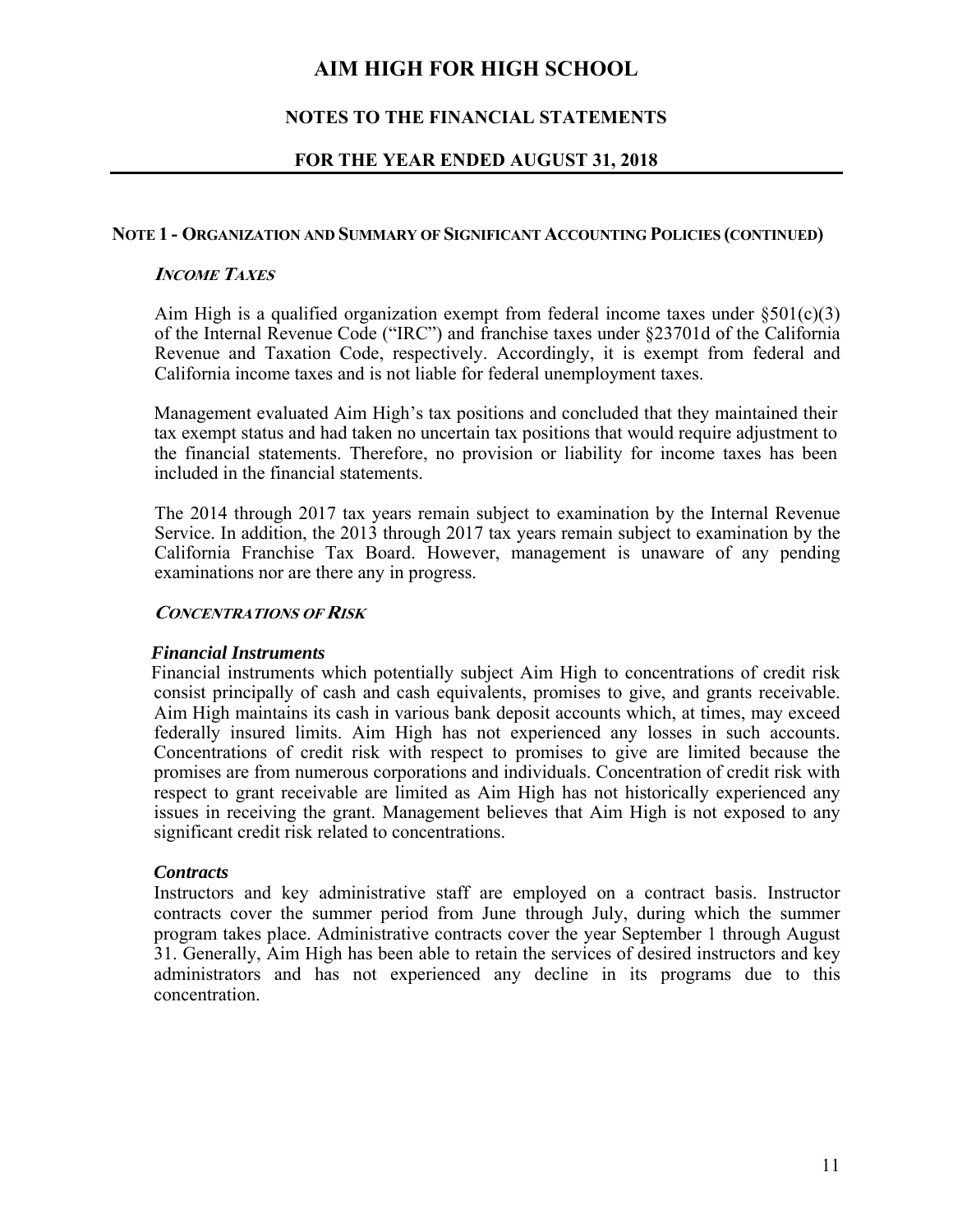# **NOTES TO THE FINANCIAL STATEMENTS**

## **FOR THE YEAR ENDED AUGUST 31, 2018**

#### **NOTE 1 - ORGANIZATION AND SUMMARY OF SIGNIFICANT ACCOUNTING POLICIES (CONTINUED)**

#### **COMPARATIVE FINANCIAL INFORMATION**

 The financial statements include certain prior year summarized comparative information in total but not by net asset class. Such information does not include sufficient detail to constitute a presentation in conformity with U.S. GAAP. Accordingly, such information should be read in conjunction with Aim High's financial statements for the year ended August 31, 2017, from which the summarized information was derived.

## **RECENT ACCOUNTING PRONOUNCEMENTS**

 The Financial Accounting Standards Board ("FASB") issued Accounting Standards Update ("ASU") ASU 2014-09, *Revenue from Contracts with Customers (Topic 606)*, to provide sweeping, new, globally applicable converged guidance concerning recognition and measurement of revenue. In addition, significant additional disclosures are required about the nature, amount, timing, and uncertainty of revenue and cash flows arising from contracts with customers, and will replace virtually all existing revenue guidance, including most industry-specific guidance. The FASB also issued ASU 2015-14 which deferred the effective date of ASU 2014-09. The guidance is applicable for annual reporting periods beginning after December 15, 2018. Management is evaluating the impact of this new guidance.

On February 25, 2016, the FASB issued ASU 2016-02, *Leases*. The new standard creates Topic 842, *Leases*, in the FASB *Accounting Standards Codification* ("FASB ASC") and supersedes FASB ASC 840, *Leases*. Entities that hold numerous equipment and real estate leases, in particular those with numerous operating leases, will be most affected by the new guidance. The amendments in ASU 2016-02 are expected to impact the statement of financial position by adding lease-related assets and liabilities. This may affect compliance with contractual agreements and loan covenants.

The main difference between the existing guidance on accounting for leases and the new standard is that operating leases will now be recorded in the statement of financial position as assets and liabilities. Current U.S. GAAP requires only capital (finance) leases to be recognized in the statement of financial position and amounts related to operating leases are reflected in the statement of activities and changes in net assets as rent expense and in disclosures to the financial statements.

For operating leases, a lessee is required to do the following:

 Recognize a right-of-use asset and a lease liability, initially measured at the present value of the lease payments, in the statement of financial position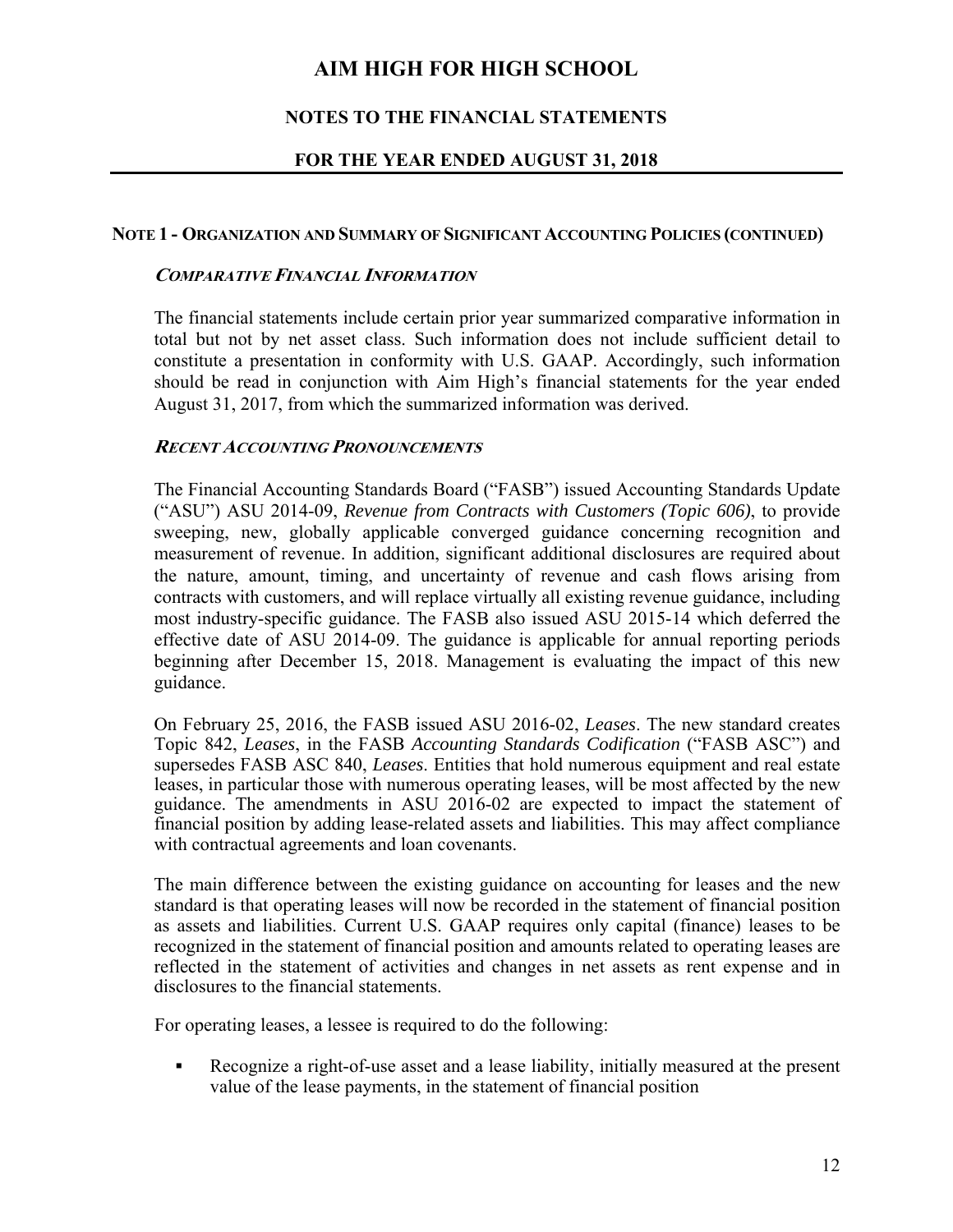# **NOTES TO THE FINANCIAL STATEMENTS**

# **FOR THE YEAR ENDED AUGUST 31, 2018**

## **NOTE 1 - ORGANIZATION AND SUMMARY OF SIGNIFICANT ACCOUNTING POLICIES (CONTINUED)**

#### **RECENT ACCOUNTING PRONOUNCEMENTS (CONTINUED)**

- Recognize a single lease cost, calculated so that the cost of the lease is allocated over the lease term on a generally straight-line basis
- Classify all cash payments within operating activities in the statement of cash flows
- In transition, lessees and lessors are required to recognize and measure leases at the beginning of the earliest period presented using a modified retrospective approach. The modified retrospective approach includes a number of optional practical expedients that entities may elect to apply.

An entity that elects to apply practical expedients will use the effective date of the new lease standard as the date of initial application and will not have to adjust their comparative period financial statements for the effects of the new lease standard, or make the new required lease disclosures for periods before the effective date. The new transition method changes when an entity initially applies the transition requirements of ASC 842; however, it does not change how those requirements are applied. Entities that elect this transition option will include the disclosures that were required under ASC 840 for each comparative period presented in the financial statements prepared post-adoption, as well as the prior year annual balance sheet disclosures (e.g. operating and/or capital lease maturity tables). The amendments in ASU 2016-02 are effective for fiscal years beginning after December 15, 2019. Early application of the amendments is permitted for all entities.

On August 18, 2016, the FASB issued ASU 2016-14, *Presentation of Financial Statements of Not-for-Profit Entities*, representing the completion of the first phase of a two-phase project to amend not-for-profit financial reporting requirements as set out in FASB ASC 958, *Not-for-Profit Entities*.

This standard eliminates:

- The distinction between resources with permanent restrictions and those with temporary restrictions from the face of NFP financial statements by reducing the current three net asset classes (unrestricted, temporarily restricted, and permanently restricted) to two classes (net assets with donor restrictions and net assets without donor restrictions).
- The current requirement to present or disclose the indirect method (reconciliation) when using the direct method of reporting cash flows.
- The requirement for NFPs to report investment return net of external and direct internal investment expenses and no longer requires disclosure of those netted expenses.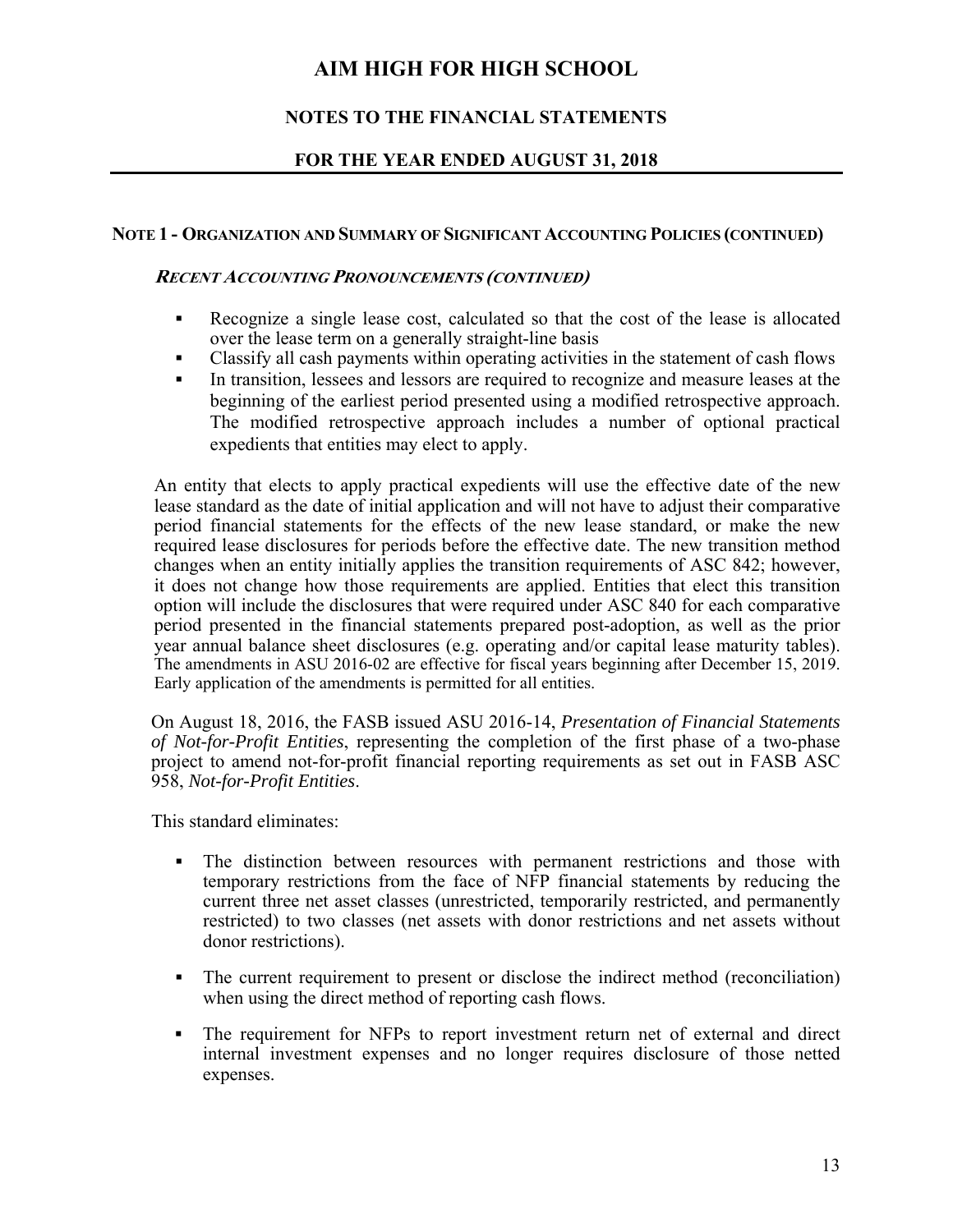# **NOTES TO THE FINANCIAL STATEMENTS**

# **FOR THE YEAR ENDED AUGUST 31, 2018**

## **NOTE 1 - ORGANIZATION AND SUMMARY OF SIGNIFICANT ACCOUNTING POLICIES (CONTINUED)**

## **RECENT ACCOUNTING PRONOUNCEMENTS (CONTINUED)**

The option to use, in the absence of explicit donor stipulations, the placed-in-service approach for reporting expirations of restrictions on gifts of cash or other assets to be used to acquire or construct a long-lived asset.

 NFPs will reclassify any amounts from net assets with donor restrictions to net assets without donor restrictions for such long-lived assets that have been placed in service as of the beginning of the period of adoption. This amendment eliminates the current option that in the absence of explicit donor stipulations, had allowed an NFP to delay reporting of an expiration of a donor imposed restriction for the acquisition or construction of a long-lived asset by electing to report the expiration over time (as the asset is used or consumed) rather than when placed in service.

ASU 2016-14 also requires enhanced disclosures about:

- Amounts and purposes of governing board designations, appropriations, and similar actions that result in self-imposed limits on the use of resources without donorimposed restrictions as of the end of the period.
- Composition of net assets with donor restrictions at the end of the period and how the restrictions affect the use of resources.
- Quantitative information and additional qualitative information in the notes as necessary, that communicates the availability of an NFP's financial assets at the statement of financial position date to meet cash needs for general expenditures within one year of the statement of financial position date.
- Amounts of expenses by both their natural classification and their functional classification and the methods used to allocate costs among program and support functions.
- Underwater endowment funds.

NFP entities are required to adopt this standard for annual reporting periods beginning after December 15, 2017. Management is evaluating the impact of this new guidance.

On June 21, 2018, the FASB issued ASU 2018-08, *Not-for-Profit Entities (Topic 958) Clarifying the Scope and the Accounting Guidance for Contributions Received and Contributions Made*. ASU 2018-08 applies to all entities, including business entities that receive or make contributions of cash and other assets (except for transfers of assets from government entities to business entities).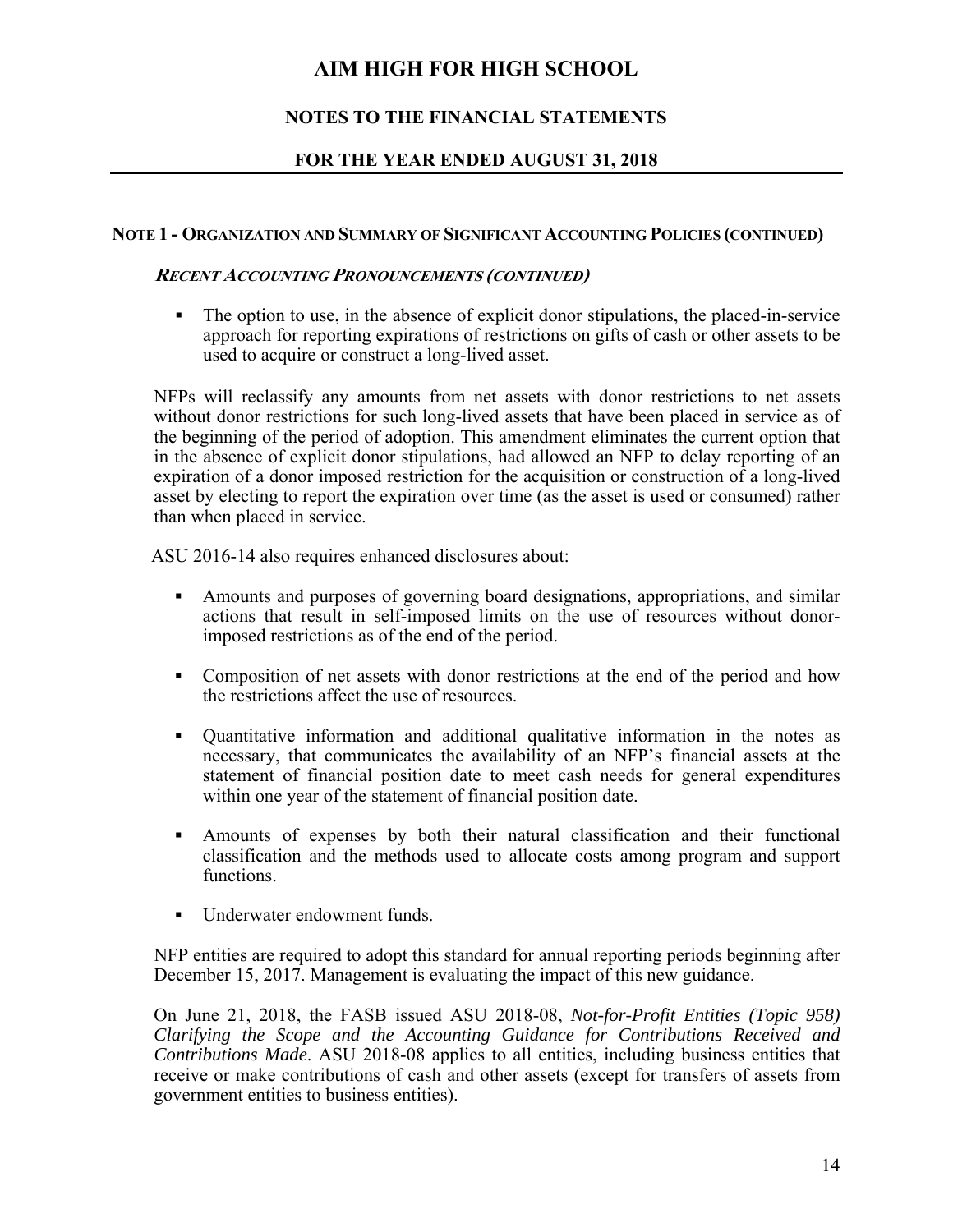# **NOTES TO THE FINANCIAL STATEMENTS**

## **FOR THE YEAR ENDED AUGUST 31, 2018**

#### **NOTE 1 - ORGANIZATION AND SUMMARY OF SIGNIFICANT ACCOUNTING POLICIES (CONTINUED)**

#### **RECENT ACCOUNTING PRONOUNCEMENTS (CONTINUED)**

ASU 2018-08 provides guidance on determining whether a transaction should be accounted for as a contribution or as an exchange transaction. A primary aspect of this determination is whether the two parties receive and sacrifice commensurate value. Making this determination is important because distinguishing between contributions and exchange transactions determines which guidance is applied. For contributions, an entity should follow the guidance in FASB ASC 958-605, Not-for-Profit Entities—Revenue Recognition, whereas, for exchange transactions, an entity should follow other guidance (for example, FASB ASC 606, Revenue from Contracts with Customers).

#### *Impact on Classification of Grants and Other Contracts.*

ASU 2018-08 could result in more grants and contracts being accounted for as contributions (often conditional contributions) than under current U.S. GAAP. Accounting for the grant or contract as a contribution is expected to be less costly than applying FASB ASC 606 (including the additional disclosure requirements). ASU 2018-08 also provides guidance on determining whether a contribution is conditional, helping entities better distinguish a donor-imposed condition from a donor-imposed restriction. The ASU requires entities to determine whether a contribution is conditional on the basis of whether an agreement includes a barrier that must be overcome and either a right of return of assets transferred or a right of release of a promisor's obligation to transfer assets. Additionally, ASU 2018-08 modifies the simultaneous release option currently in U.S. GAAP, which allows a NFP to recognize a restricted contribution directly in unrestricted net assets/net assets without donor restrictions, if the restriction is met in the same period that the revenue is recognized. This election may now be made for all restricted contributions that were initially classified as conditional without having to elect it for all other restricted contributions and investment returns.

Aim High would apply the standard to annual reporting periods beginning after December 15, 2018, and interim periods within annual periods beginning after December 15, 2019. Management is evaluating the impact of this new guidance.

#### **RECLASSIFICATIONS**

Certain amounts in the 2017 financial statements have been reclassified to conform to 2018 presentation. These reclassifications have no effect on previously reported net assets or change in net assets.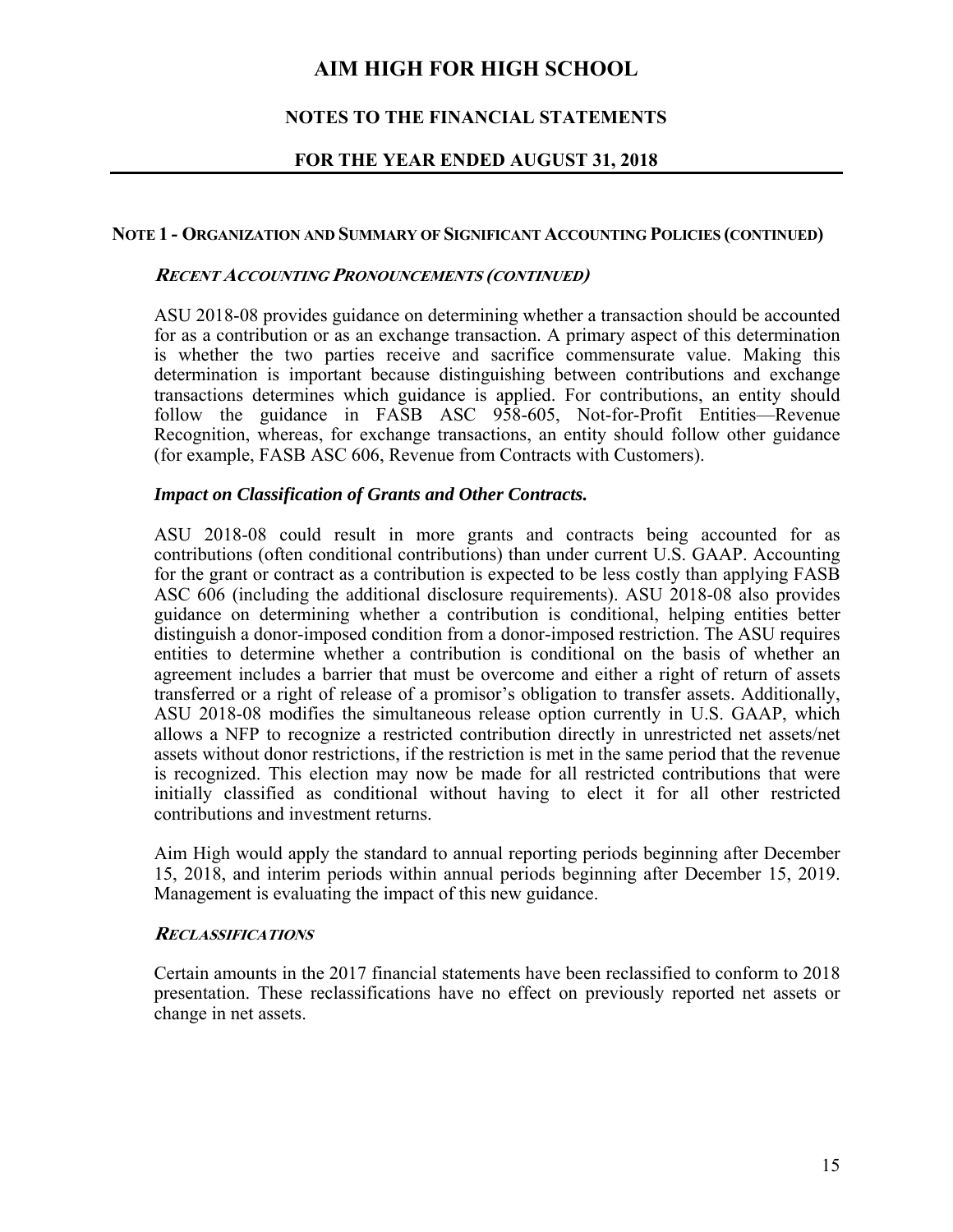## **NOTES TO THE FINANCIAL STATEMENTS**

#### **FOR THE YEAR ENDED AUGUST 31, 2018**

## **NOTE 2 - PROMISES TO GIVE**

Unconditional promises to give at August 31, 2018, consist of the following:

|                                                                                                                                                                    |    | Due in Less<br>Than 1 Year              |    | Due in $1$ to $5$                          |              |                                                      |
|--------------------------------------------------------------------------------------------------------------------------------------------------------------------|----|-----------------------------------------|----|--------------------------------------------|--------------|------------------------------------------------------|
|                                                                                                                                                                    |    |                                         |    | Years                                      |              | Total                                                |
| Temporarily restricted:<br>Inherent time restriction:<br>Individuals<br>Foundations<br>Partners<br>Discount on promises to give<br>Allowance for doubtful accounts | \$ | 205,867<br>425,000<br>11,900<br>(1,000) | \$ | 35,000<br>205,000<br>(13,039)<br>(22, 792) | $\mathbb{S}$ | 240,867<br>630,000<br>11,900<br>(13,039)<br>(23,792) |
|                                                                                                                                                                    |    | 641,767                                 |    | 204,169                                    |              | 845,936                                              |
| Purpose and inherent time restrictions:<br>Tahoe                                                                                                                   |    | 35,000                                  |    | 10,000                                     |              | 45,000                                               |
| <b>Promises to Give, Net</b>                                                                                                                                       | \$ | 676,767                                 | \$ | 214,169                                    | \$           | 890,936                                              |

 All long-term promises to give are stated at their present values. Management has discounted these promises to give at 5%. Promises to give without purpose restrictions, such as individuals, foundations, and public promises to give are recorded as temporarily restricted due to inherent time restrictions. These donors have not imposed restrictions on the usage of these funds and the promises to give will be reclassified as unrestricted by reporting the cash receipts as net assets released from restrictions when the promises to give became due.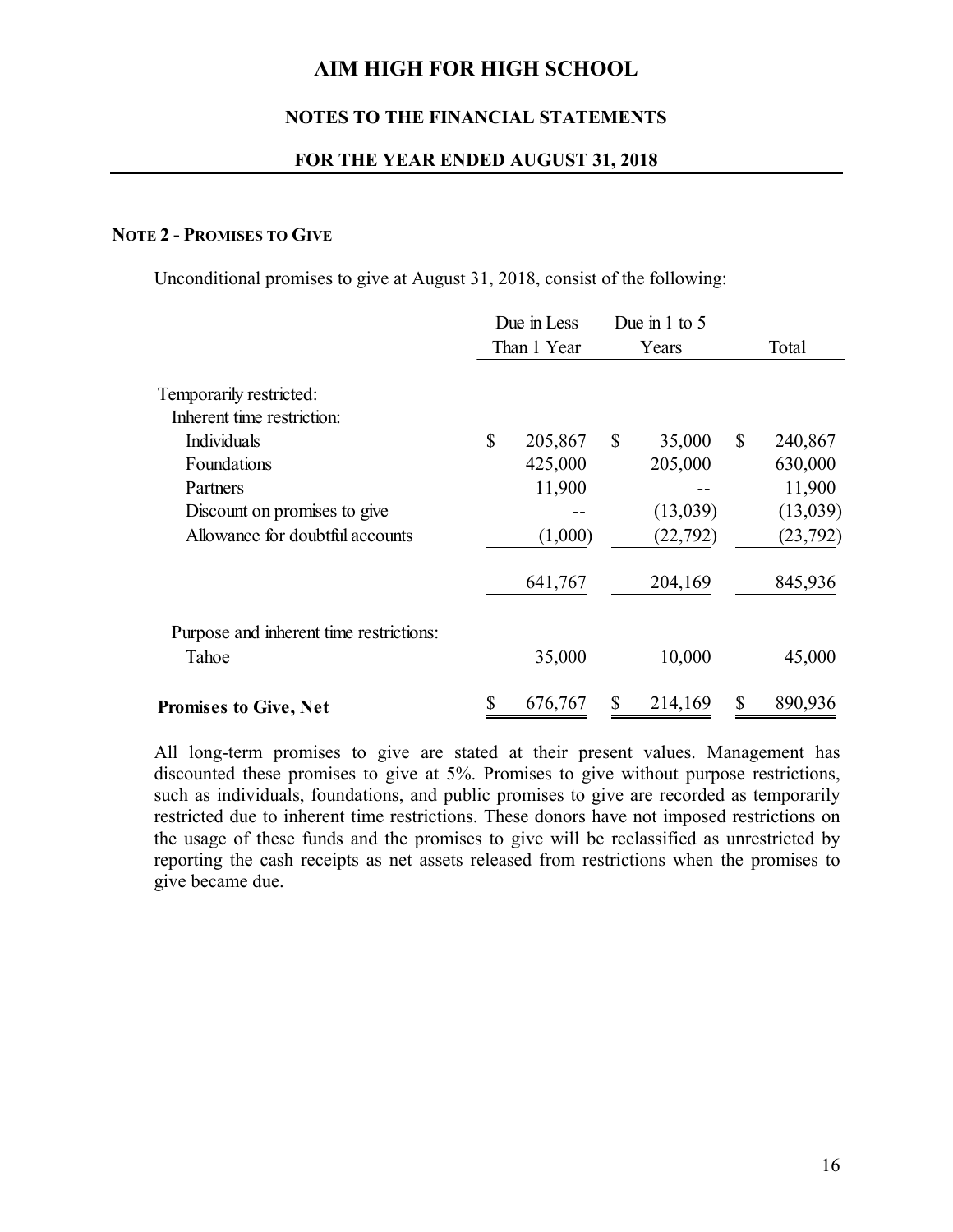## **NOTES TO THE FINANCIAL STATEMENTS**

## **FOR THE YEAR ENDED AUGUST 31, 2018**

# **NOTE 3 - PROPERTY AND EQUIPMENT**

Property and equipment at August 31, 2018, consist of the following:

| Computer equipment             | \$<br>1,871   |
|--------------------------------|---------------|
| Program supplies               | 28,658        |
| Leashold improvements          | 22,234        |
|                                | 52,763        |
| Less: accumulated depreciation | (43, 888)     |
|                                | 8,875         |
| Work in progress - software    | 255,834       |
| <b>Total</b>                   | \$<br>264,709 |

For the year ended August 31, 2018, depreciation expense was \$11,264

#### **NOTE 4 - UNRESTRICTED NET ASSETS**

| <b>Total</b>                                                | 2,149,645            |
|-------------------------------------------------------------|----------------------|
| Net investment in property and equipment<br>Undesignated    | 264,709<br>1,884,936 |
| Unrestricted net assets at August 31, 2018, are as follows: |                      |

#### **NOTE 5 - TEMPORARILY RESTRICTED NET ASSETS**

Temporarily restricted net assets at August 31, 2018, may be expended for:

| Promises to give - inherent time restrictions           | 845,936   |
|---------------------------------------------------------|-----------|
| Promises to give - Tahoe and inherent time restrictions | 45,000    |
| Grants - San Francisco                                  | 600,000   |
| Grants - Oakland                                        | 34,125    |
| Restricted for fiscal year 2019                         | 45,915    |
| <b>Total</b>                                            | 1,570,976 |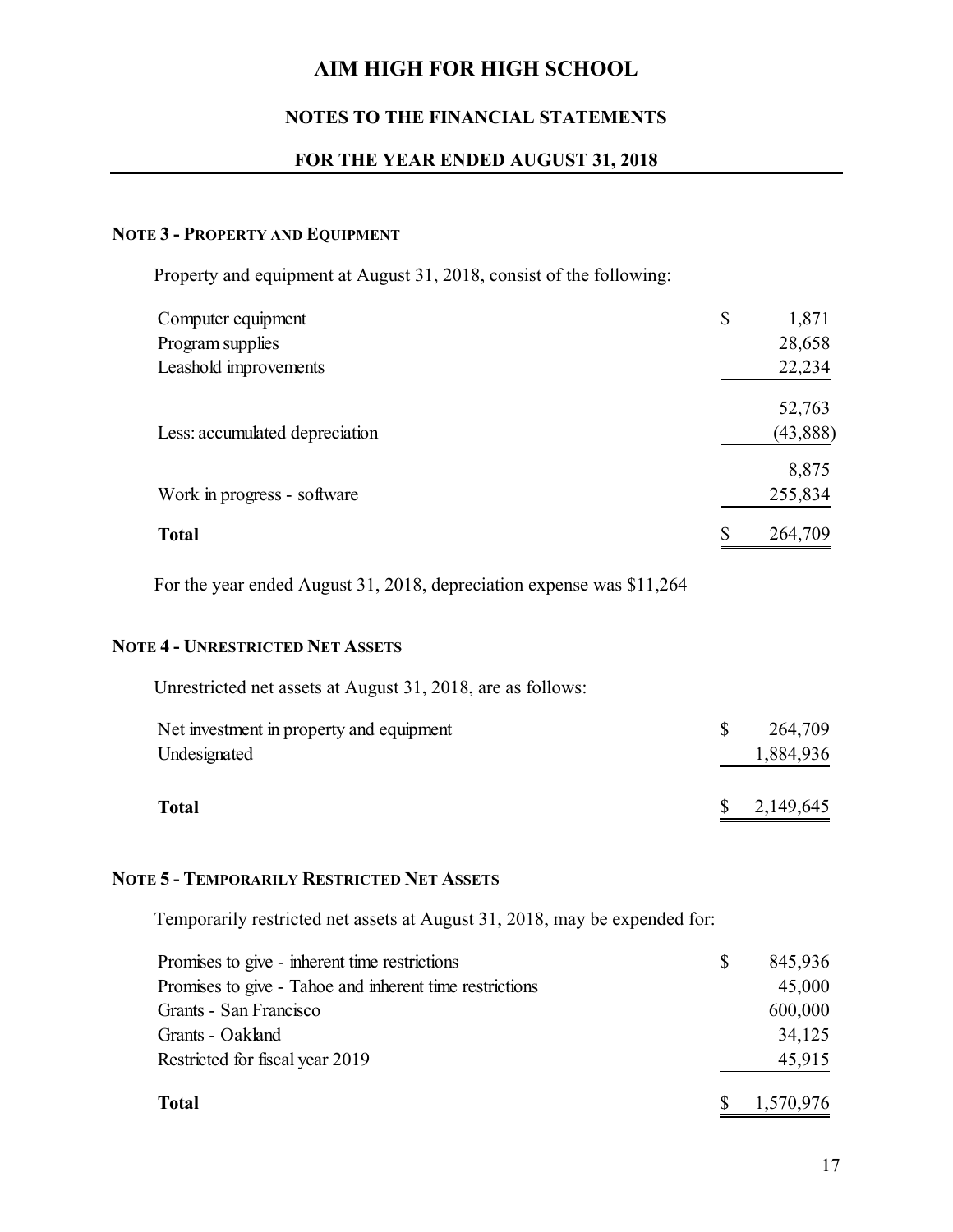### **NOTES TO THE FINANCIAL STATEMENTS**

#### **FOR THE YEAR ENDED AUGUST 31, 2018**

### **NOTE 6 - CONTRIBUTIONS, GIFTS, AND GRANTS**

Contributions, gifts, and grants for the year ended August 31, 2018, were as follows:

| Foundations         | 2,120,980 |
|---------------------|-----------|
| Individuals         | 2,062,159 |
| Corporate           | 752,969   |
| Public              | 766,085   |
| Partners            | 83,900    |
| Discount on pledges | 3,937     |
| <b>Total</b>        | 5,790,030 |

#### **NOTE 7 - IN-KIND CONTRIBUTIONS**

During the year ended August 31, 2018, Aim High conducted its summer program at seventeen locations. For thirteen of the locations, Aim High was granted the use of these facilities at no cost. The fair value of the in-kind contributed rent for the year ended August 31, 2018, was \$156,000. There were also other in-kind contributions with a total value of \$18,392 for the year ended August 31, 2018.

#### **NOTE 8 - NET ASSETS RELEASED FROM RESTRICTIONS**

Net assets released from restrictions for the year ended August 31, 2018, were as follows:

| Program sites                                                   | $\frac{1}{2}$ , 2,373,897 |
|-----------------------------------------------------------------|---------------------------|
| Expiration of inherent time restrictions<br>on promises to give | 769,474                   |
| <b>Total</b>                                                    | $\$\,3,143,371$           |

#### **NOTE 9 - RETIREMENT PLAN**

Aim High established a defined contribution retirement plan (the "Plan"), through the Teachers Insurance and Annuity Association ("TIAA"). The Plan covers all employees who are 21 years of age or older. Aim High makes an equal matching contribution of up to 5% of each eligible employee's annual compensation to the Plan, to a fully-funded, immediately vested TIAA retirement annuity contract for each individual participating in the Plan. The participating employees may contribute additional, unmatched amounts, up to the maximum amount allowable by the IRC. During the year ended August 31, 2018, Aim High contributed \$80,096 to the Plan.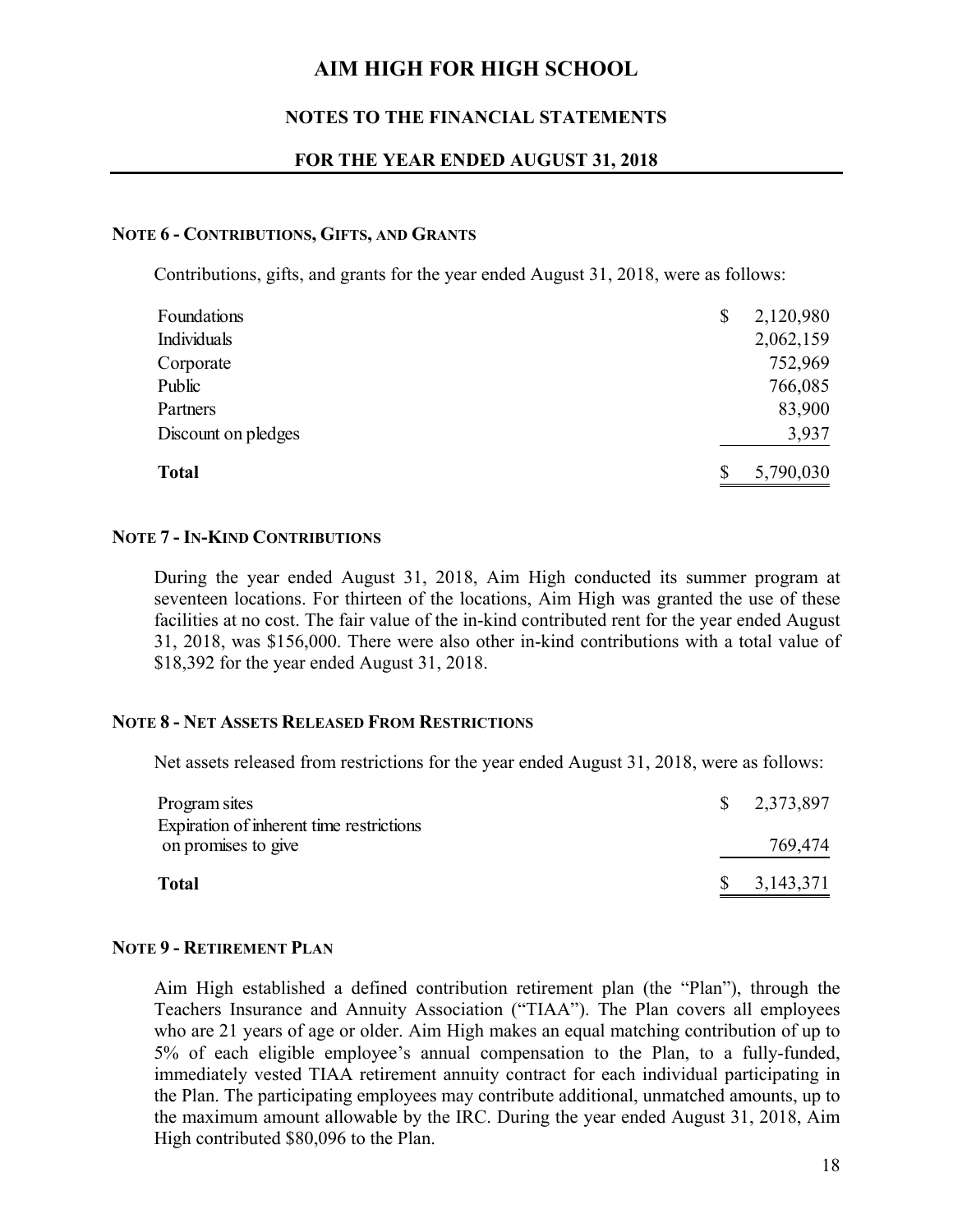### **NOTES TO THE FINANCIAL STATEMENTS**

#### **FOR THE YEAR ENDED AUGUST 31, 2018**

#### **NOTE 10 - COMMITMENTS AND CONTINGENCIES**

 Aim High leases its office facility under a monthly operating lease expiring in March 2020. Aim High also leases its various facility locations on a month-to-month basis. In addition, Aim High is obligated under a non-cancelable operating lease agreement for equipment through June 2021. Future minimum rental payments for Aim High's office facility and equipment for the years ending August 31, are as follows:

| For the Years Ending | Office        |              |           |   |         |
|----------------------|---------------|--------------|-----------|---|---------|
| August 31,           | Facility      |              | Equipment |   | Total   |
| 2019                 | \$<br>195,264 | $\mathbb{S}$ | 10,596    |   | 205,860 |
| 2020                 | 113,904       |              | 10,596    |   | 124,500 |
| 2021                 |               |              | 8,830     |   | 8,830   |
|                      |               |              |           |   |         |
| <b>Total</b>         | 309,168       |              | 30,022    | S | 339,190 |
|                      |               |              |           |   |         |

For the year ended August 31, 2018, total rent expense for office facility and equipment incurred by Aim High was \$407,971.

 Aim High is subleasing office space to two tenants. One of these tenants is a member of the Board of Directors. The Board member's lease is at a monthly amount of \$500. The lease agreement commenced in August 2011 and is on a month-to-month basis. During the year ended August 31, 2018, Aim High received \$52,720 of rental income, \$6,000 of which was received from the Board member.

Aim High receives funding under annual grants and contracts from local agencies. If a significant reduction in the level of funding provided by these governmental agencies were to occur, it may have an effect on Aim High's programs and activities. Grants which are derived from restricted funding provided by government grants and contracts, are subject to audit by the governmental agencies. Should such an audit disclose unallowed costs, Aim High may be liable to the funding agency for reimbursement of such costs. In management's opinion, the effect of any potential unallowed costs would be immaterial to the financial statements as of August 31, 2018, and for the year then ended.